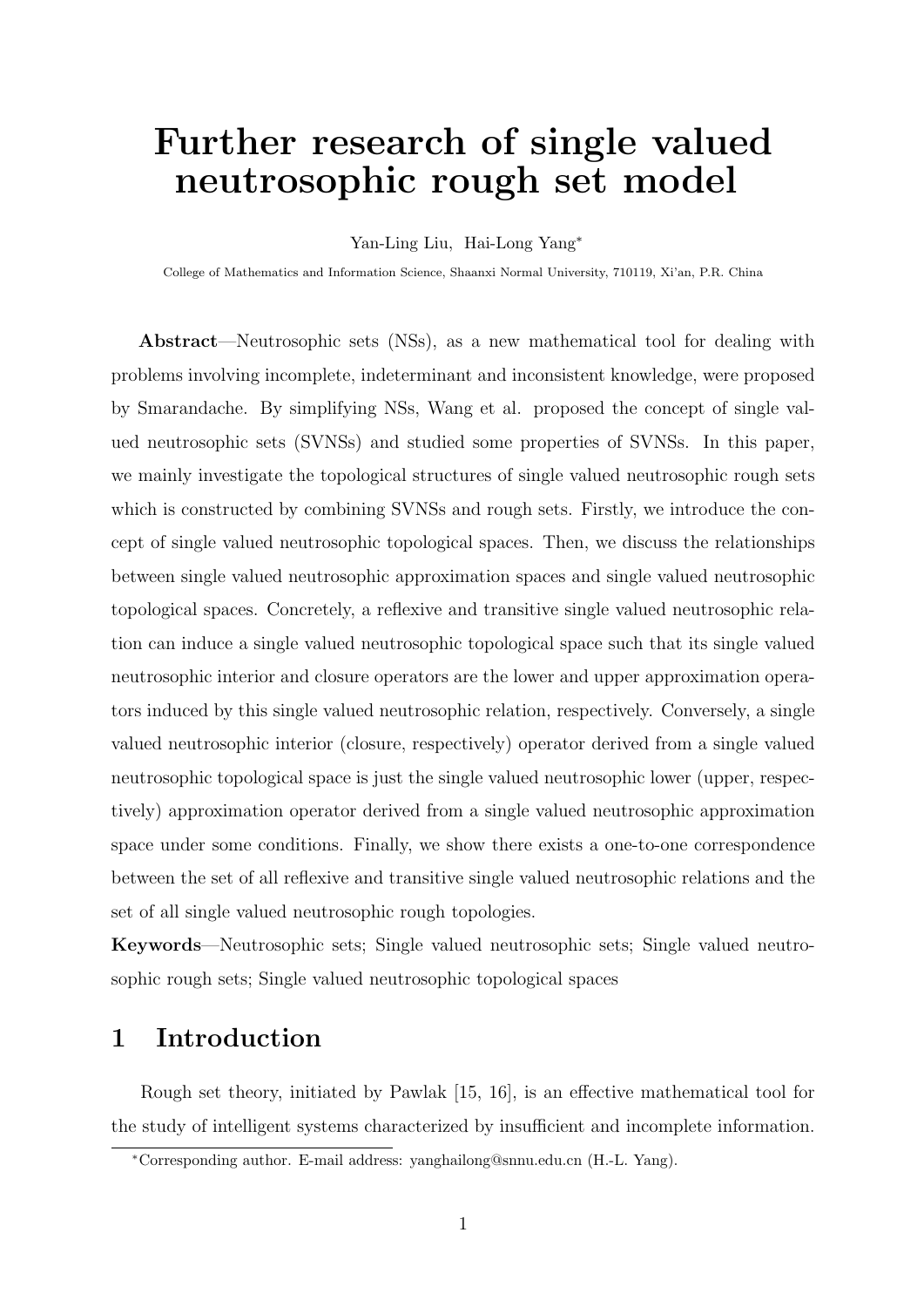Pawlak rough set model is established based on an equivalence relation. In the real application, the equivalence relation is a very stringent condition which limits the applications of rough sets in real world. For this reason, by replacing the equivalence relation with covering, similarity relation, tolerance relation, fuzzy relation, etc, different kinds of generalizations of Pawlak rough set model were proposed [3, 5, 9, 11, 19, 20, 23, 30, 31, 32, 33]. Rough set theory has been successfully applied to many fields, such as machine learning, knowledge acquisition, and decision analysis, etc.

Smarandache [21, 22] introduced the concept of NSs which consists of three membership functions (truth membership function, indeterminacy membership function and falsity membership function), where every function value is a real standard or non-standard subset of the nonstandard unit interval  $]0^-$ , 1<sup>+</sup>[. The NS generalizes the concepts of the classical set, fuzzy set [37], interval-valued fuzzy set [24], intuitionistic fuzzy set [1] and interval-valued intuitionistic fuzzy set [2]. Wang et al. [25] proposed SVNSs by simplifying NSs. SVNSs can also be looked as an extension of intuitionistic fuzzy sets [1], in which three membership functions are unrelated and their function values belong to the unit closed interval. Many researchers have studied the theory and applications of SVNSs. Ye [34, 35] proposed decision making based on correlation coefficients and weighted correlation coefficient of SVNSs, and gave the application of proposed methods. Majumdar and Samant [13] studied distance, similarity and entropy of SVNSs from a theoretical aspect. Yang et al. [29] proposed SVNRs and studied some kinds of kernels and closures of SVNRs. Broumi and Smarandance [6] proposed single valued neutrosophic information systems based on rough set theory to exploit simultaneously the advantages of SVNSs and rough sets. They studied rough approximation of a SVNS in the single valued neutrosophic information systems and investigated the knowledge reduction and extension of the single valued neutrosophic information systems. Yang et al. [28] proposed single valued neutrosophic rough sets by combining SVNSs and rough sets, and explored a general framework of the study of single valued neutrosophic rough sets.

Topological structures and properties [10] of rough sets are important research issues for the study of rough sets. Many researchers have addressed the issues [4, 7, 8, 12, 14, 17, 18, 26, 27]. Wiweger [26] and Chuchro [7, 8] established the relationships between crisp rough sets and crisp topological spaces. Boixader et al. [4] investigated the connection between fuzzy rough sets and fuzzy topological spaces. Qin et al. [17, 18]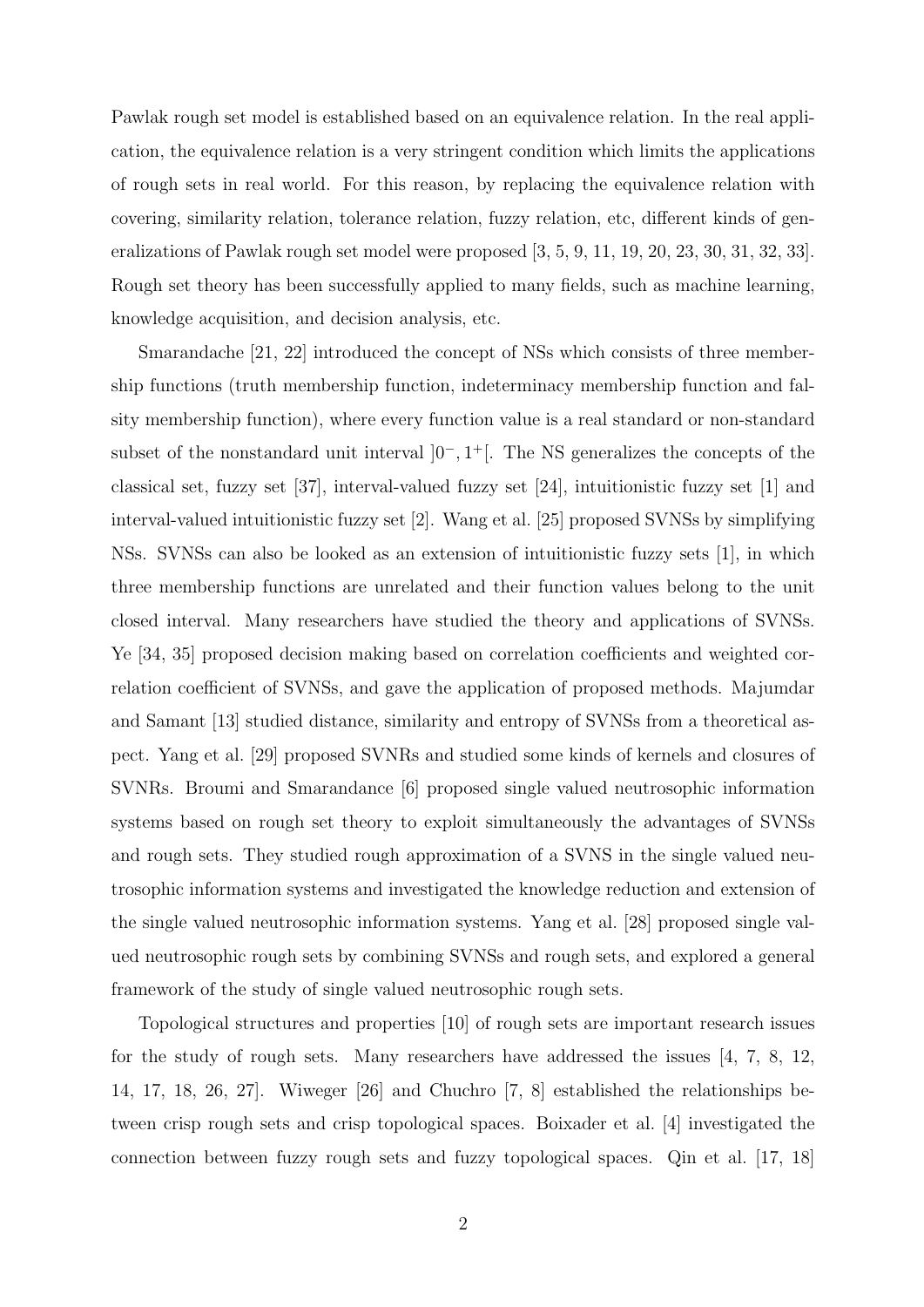discussed topological structures of fuzzy rough sets. Wu and Zhou [27] generalized the results to IF rough sets and established relationships between IF rough approximations and IF topologies. Ma and Hu [14] studied topological and lattice structures of *L*-fuzzy rough sets determined by lower and upper sets. Li and Cui [12] studied similarity of fuzzy relations which is based on fuzzy topologies induced by fuzzy rough approximation operators. Zhang et al. [38] discussed the topological structures of interval-valued hesitant fuzzy rough set and its application. Along this line, in the present paper, we shall study topological structures of single valued neutrosophic rough sets and establish the relationships between the single valued neutrosophic approximation spaces and single valued neutrosophic topological spaces.

The rest of this paper is organized as follows. In the next section, we recall some basic notions on Pawlak rough sets, NSs, SVNSs and single valued neutrosophic rough sets. In Section 3, we give notions of single valued neutrosophic topology and its interior operation and closure operation. Some related properties are also studied. Section 4 investigates the relationships between single valued neutrosophic approximation spaces and single valued neutrosophic topology spaces. The last section summarizes the conclusion.

### **2 Preliminaries**

In this section, we recall some basic notions and results which will be used in the paper.

#### 2*.*1*. P awlak rough sets*

**Definition 2.1**([15, 16]). Let *U* be a nonempty finite universe and *R* be an equivalence relation in *U*. (*U, R*) is called a Pawlak approximation space.  $\forall X \subseteq U$ , the lower and upper approximations of X, denoted by  $R(X)$  and  $\overline{R}(X)$ , are defined as follows, respectively:

$$
\underline{R}(X) = \{ x \in U \mid [x]_R \subseteq X \},\
$$

 $\overline{R}(X) = \{x \in U \mid [x]_B \cap X \neq \emptyset\},\$ 

where  $[x]_R = \{y \in U \mid (x, y) \in R\}$ . R and  $\overline{R}$  are called as lower and upper approximation operators, respectively. The pair  $(R(X), \overline{R}(X))$  is called a Pawlak rough set.

2*.*2*.* NSs *and* SVNSs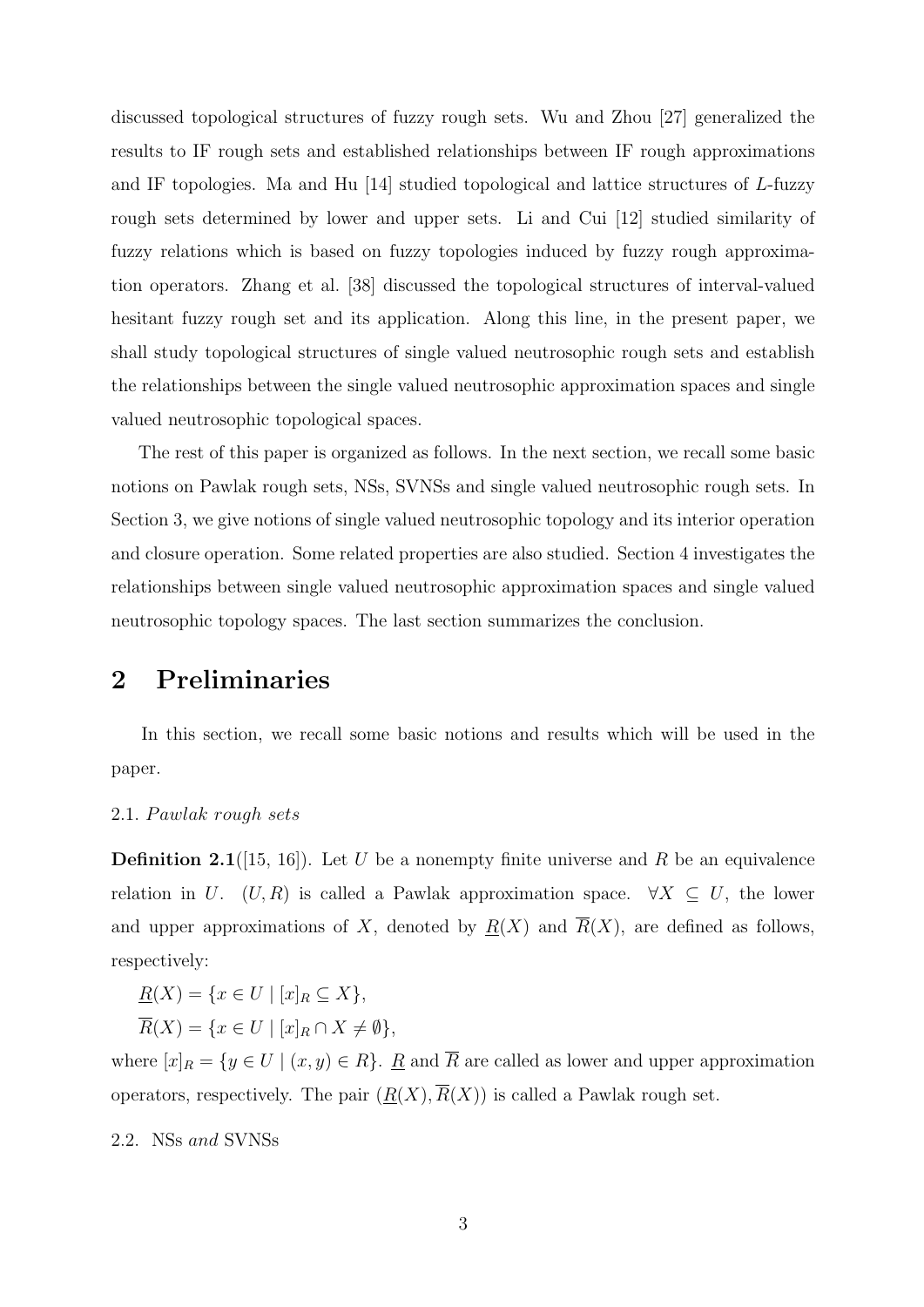**Definition 2.2**([21]). Let *U* be a space of points (objects), with a generic element in *U* denoted by *x*. A NS  $\widetilde{A}$  in *U* is characterized by three membership functions, a truth-membership function  $T_{\tilde{A}}$ , an indeterminacy membership function  $I_{\tilde{A}}$  and a falsitymembership function  $F_{\tilde{A}}$ , where  $\forall x \in U$ ,  $T_{\tilde{A}}(x)$ ,  $I_{\tilde{A}}(x)$  and  $F_{\tilde{A}}(x)$  are real standard or non-standard subsets of ]0*<sup>−</sup>,* 1 <sup>+</sup>[.

There is no restriction on the sum of  $T_{\tilde{A}}(x)$ ,  $I_{\tilde{A}}(x)$  and  $F_{\tilde{A}}(x)$ , thus  $0^- \leq \sup T_{\tilde{A}}(x)$ +  $\sup I_{\widetilde{A}}(x) + \sup F_{\widetilde{A}}(x) \leq 3^+.$ 

**Definition 2.3**([25]). Let *U* be a space of points (objects), with a generic element in *U* denoted by *x*. A SVNS  $\widetilde{A}$  in *U* is characterized by three membership functions, a truth-membership function  $T_{\tilde{\mathcal{A}}}$ , an indeterminacy membership function  $I_{\tilde{\mathcal{A}}}$ , and a falsitymembership function  $F_{\tilde{A}}$ , where  $\forall x \in U$ ,  $T_{\tilde{A}}(x)$ ,  $I_{\tilde{A}}(x)$ ,  $F_{\tilde{A}}(x) \in [0,1]$ .

The SVNS  $\widetilde{A}$  can be denoted by  $\widetilde{A} = \{ \langle x, T_{\widetilde{A}}(x), I_{\widetilde{A}}(x), F_{\widetilde{A}}(x) \rangle \mid x \in U \}$  or  $\widetilde{A} =$  $(T_{\widetilde{A}}, I_{\widetilde{A}}, F_{\widetilde{A}})$ .  $\forall x \in U$ ,  $\widetilde{A}(x) = (T_{\widetilde{A}}(x), I_{\widetilde{A}}(x), F_{\widetilde{A}}(x))$ , and  $(T_{\widetilde{A}}(x), I_{\widetilde{A}}(x), F_{\widetilde{A}}(x))$  is called a single valued neutrosophic number.

In this paper,  $SVNS(U)$  will denote the family of all SVNSs in *U*. Let  $\widetilde{A}$  be a SVNS in *U*. If  $\forall x \in U$ ,  $T_{\tilde{A}}(x) = 0$  and  $I_{\tilde{A}}(x) = F_{\tilde{A}}(x) = 1$ , then  $\tilde{A}$  is called an empty SVNS, denoted by  $\widetilde{\emptyset}$ . If  $\forall x \in U$ ,  $T_{\widetilde{A}}(x) = 1$ , and  $I_{\widetilde{A}}(x) = F_{\widetilde{A}}(x) = 0$ , then  $\widetilde{A}$  is called a full SVNS, denoted by  $\widetilde{U}$ .  $\forall \alpha_1, \alpha_2, \alpha_3 \in [0,1], \widetilde{\alpha_1, \alpha_2, \alpha_3}$  denotes a constant SVNS satisfying,  $T_{\alpha_1,\alpha_2,\alpha_3}(x) = \alpha_1, I_{\alpha_1,\alpha_2,\alpha_3}(x) = \alpha_2, F_{\alpha_1,\alpha_2,\alpha_3}(x) = \alpha_3.$ 

For any  $y \in U$ , a single valued neutrosophic singleton set  $1_y$  and its complement  $1_{U-\{y\}}$ are, defined as:  $\forall x \in U$ ,

$$
T_{1y}(x) = \begin{cases} 1, & x = y \\ 0, & x \neq y \end{cases}, \qquad I_{1y}(x) = F_{1y}(x) = \begin{cases} 0, & x = y \\ 1, & x \neq y \end{cases};
$$
  

$$
T_{1_{U-\{y\}}}(x) = \begin{cases} 0, & x = y \\ 1, & x \neq y \end{cases}, \quad I_{1_{U-\{y\}}}(x) = F_{1_{U-\{y\}}}(x) = \begin{cases} 1, & x = y \\ 0, & x \neq y \end{cases}.
$$

**Definition 2.4**([36]). Let  $\widetilde{A}$  and  $\widetilde{B}$  be two SVNSs in *U*. If for any  $x \in U$ ,  $T_{\widetilde{A}}(x) \leq T_{\widetilde{B}}(x)$ ,  $I_{\widetilde{A}}(x) \geq I_{\widetilde{B}}(x)$  and  $F_{\widetilde{A}}(x) \geq F_{\widetilde{B}}(x)$ , then we called  $\widetilde{A}$  is contained in  $\widetilde{B}$ , i.e.  $\widetilde{A} \Subset \widetilde{B}$ . If  $\widetilde{A} \Subset \widetilde{B}$  and  $\widetilde{B} \Subset \widetilde{A}$ , then we called  $\widetilde{A}$  is equal to  $\widetilde{B}$ , denoted by  $\widetilde{A} = \widetilde{B}$ .

**Definition 2.5**([25]). Let  $\overline{A}$  be a SVNS in  $U$ . The complement of  $\overline{A}$  is denoted by  $\overline{A}^c$ , where  $\forall x \in U$ ,  $T_{\tilde{\Lambda}c}(x) = F_{\tilde{\Lambda}}(x)$ ,  $I_{\tilde{\Lambda}c}(x) = 1 - I_{\tilde{\Lambda}}(x)$ , and  $F_{\tilde{\Lambda}c}(x) = T_{\tilde{\Lambda}}(x)$ .

**Definition 2.6**([29]). Let  $\widetilde{A}$  and  $\widetilde{B}$  be two SVNSs in *U*.

(1) The union of  $\widetilde{A}$  and  $\widetilde{B}$  is a SVNS  $\widetilde{C}$ , denoted by  $\widetilde{C} = \widetilde{A} \cup \widetilde{B}$ , where  $\forall x \in U$ ,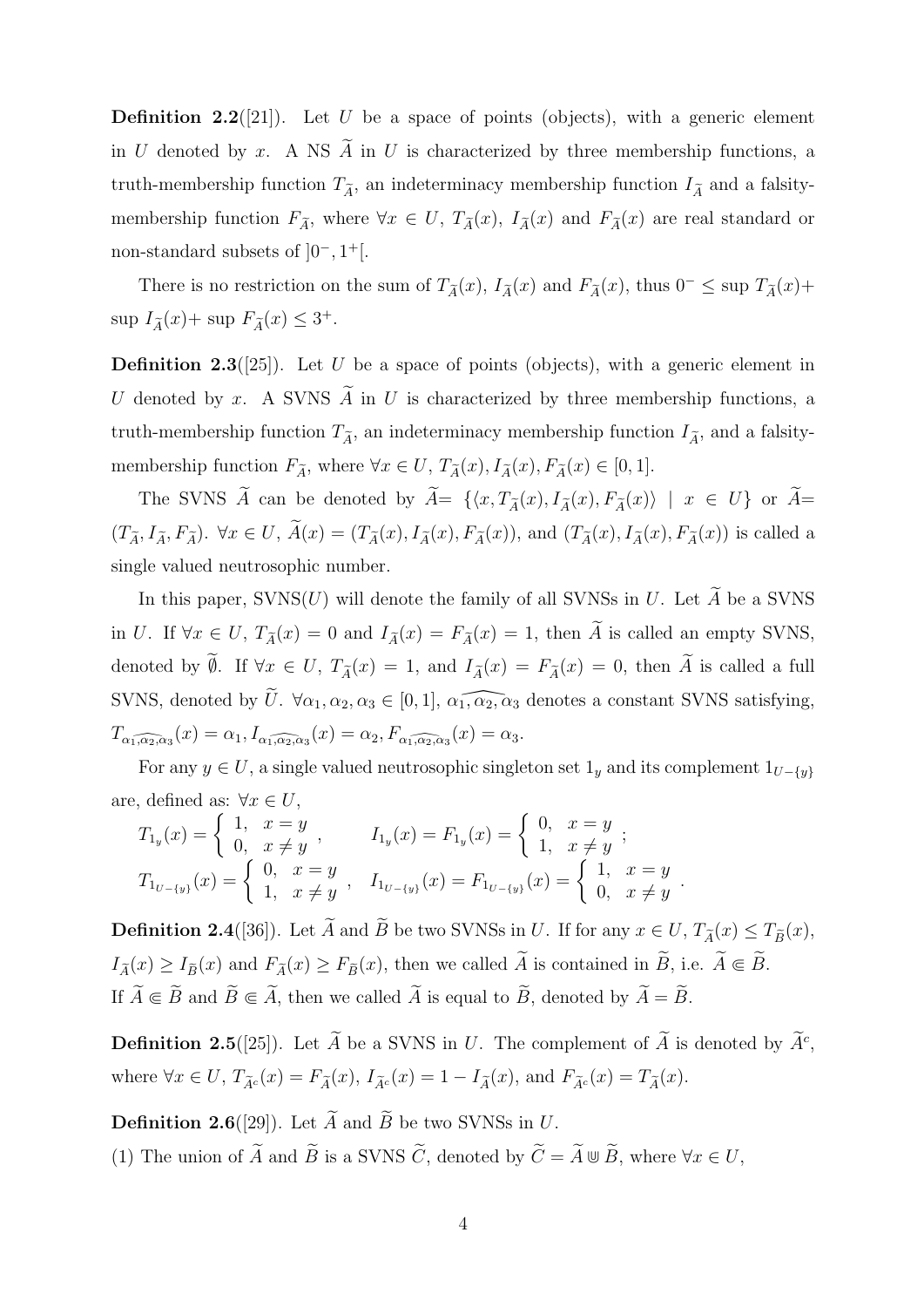$T_{\widetilde{C}}(x) = T_{\widetilde{A}}(x) \vee T_{\widetilde{B}}(x), I_{\widetilde{C}}(x) = I_{\widetilde{A}}(x) \wedge I_{\widetilde{B}}(x)$  and  $F_{\widetilde{C}}(x) = F_{\widetilde{A}}(x) \wedge F_{\widetilde{B}}(x);$ 

(2) The intersection of  $\widetilde{A}$  and  $\widetilde{B}$  is a SVNS  $\widetilde{D}$ , denoted by  $\widetilde{D} = \widetilde{A} \cap \widetilde{B}$ , where  $\forall x \in U$ ,

 $T_{\widetilde{D}}(x) = T_{\widetilde{A}}(x) \wedge T_{\widetilde{B}}(x), I_{\widetilde{D}}(x) = I_{\widetilde{A}}(x) \vee I_{\widetilde{B}}(x)$  and  $F_{\widetilde{D}}(x) = F_{\widetilde{A}}(x) \vee F_{\widetilde{B}}(x),$ where " *∨* " and " *∧* " denote maximum and minimum, respectively.

It is easy to verify that the union and intersection of SVNSs satisfy commutative law, associative law, and distributive law.

**Proposition 2.7**([28]). Let  $\widetilde{A}$  and  $\widetilde{B}$  be two SVNSs in *U*. The following results hold:

- $(1)$   $\widetilde{A} \subseteq \widetilde{A} \cup \widetilde{B}$  and  $\widetilde{B} \subseteq \widetilde{A} \cup \widetilde{B}$ ,
- $(2)$   $\widetilde{A} \oplus \widetilde{B} \subseteq \widetilde{A}$  and  $\widetilde{A} \oplus \widetilde{B} \subseteq \widetilde{B}$ ,
- $(A^c)^c = A,$
- $(A)$   $(\widetilde{A} \cup \widetilde{B})^c = \widetilde{A}^c \cap \widetilde{B}^c$ ,
- $(5)$   $(A \cap B)^c = A^c \cup B^c$ .

2*.*3*. Single valued neutrosophic rough sets*

**Definition 2.8**([28]). A SVNS  $\widetilde{R}$  in  $U \times U$  is called a single valued neutrosophic relation (SVNR) in U, denoted by  $\widetilde{R} = \{ \langle (x, y), T_{\widetilde{R}}(x, y), I_{\widetilde{R}}(x, y), F_{\widetilde{R}}(x, y) \rangle \mid (x, y) \in U \times U \},\$ where  $T_{\tilde{R}}: U \times U \longrightarrow [0,1], I_{\tilde{R}}: U \times U \longrightarrow [0,1],$  and  $F_{\tilde{R}}: U \times U \longrightarrow [0,1]$  denote the truth-membership function, indeterminacy membership function, and falsity-membership function of  $\widetilde{R}$ , respectively.

Let  $\widetilde{R}$  be a SVNR in *U*, the complement  $\widetilde{R}^c$  of  $\widetilde{R}$  is defined as follows

 $\widetilde{R}^c = \{ \langle (x, y), T_{\widetilde{R}^c}(x, y), I_{\widetilde{R}^c}(x, y), F_{\widetilde{R}^c}(x, y) \rangle \mid (x, y) \in U \times U \},$ where  $\forall (x, y) \in U \times U$ ,  $T_{\tilde{R}^c}(x, y) = F_{\tilde{R}}(x, y)$ ,  $I_{\tilde{R}^c}(x, y) = 1 - I_{\tilde{R}}(x, y)$  and  $F_{\tilde{R}^c}(x, y) =$  $T_{\widetilde{B}}(x,y).$ 

**Definition 2.9**([28]). Let  $\widetilde{R}$  be a SVNR in *U*. If  $\forall x \in U$ ,  $T_{\widetilde{R}}(x,x) = 1$  and  $I_{\widetilde{R}}(x,x) =$  $F_{\tilde{R}}(x,x) = 0$ , then  $\tilde{R}$  is called a reflexive SVNR. If  $\forall x, y \in U$ ,  $T_{\tilde{R}}(x,y) = T_{\tilde{R}}(y,x)$ ,  $I_{\tilde{R}}(x,y) = I_{\tilde{R}}(y,x)$  and  $F_{\tilde{R}}(x,y) = F_{\tilde{R}}(y,x)$ , then  $\tilde{R}$  is called a symmetric SVNR. If  $\forall x \in U$ ,  $\bigvee_{y \in U} T_{\tilde{R}}(x, y) = 1$  and  $\bigwedge_{y \in U} I_{\tilde{R}}(x, y) = \bigwedge_{y \in U} F_{\tilde{R}}(x, y) = 0$ , then  $\tilde{R}$  is called a serial SVNR. If  $\forall x, y, z \in U$ ,  $\bigvee_{y \in U} (T_{\widetilde{R}}(x, y) \wedge T_{\widetilde{R}}(y, z)) \leq T_{\widetilde{R}}(x, z)$ ,  $\bigwedge_{y \in U} (I_{\widetilde{R}}(x, y) \vee I_{\widetilde{R}}(y, z)) \geq$  $I_{\tilde{R}}(x, z)$  and  $\bigwedge_{y \in U} (F_{\tilde{R}}(x, y) \vee F_{\tilde{R}}(y, z)) \ge F_{\tilde{R}}(x, z)$ , then  $\tilde{R}$  is called a transitive SVNR, where " *∨* " and " *∧* " denote maximum and minimum, respectively.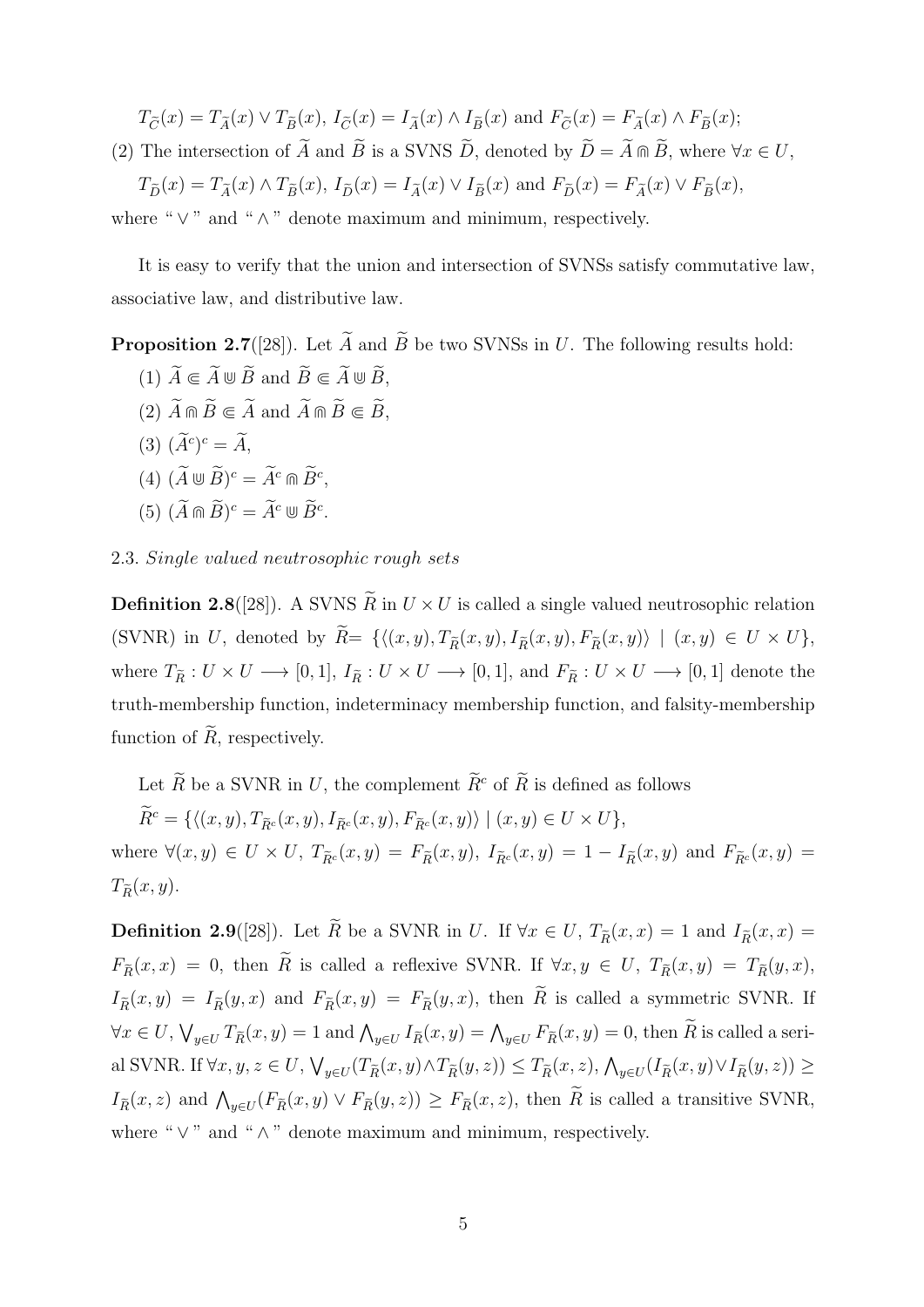**Definition 2.10**([28]). Let  $\widetilde{R}$  be a SVNR in *U*, the tuple  $(U, \widetilde{R})$  is called a single valued neutrosophic approximation space.  $\forall \widetilde{A} \in \text{SVNS}(U)$ , the lower and upper approximations of  $\widetilde{A}$  w.r.t.  $(U, \widetilde{R})$ , denoted by  $\underline{\widetilde{R}}(\widetilde{A})$  and  $\overline{\widetilde{R}}(\widetilde{A})$ , are two SVNSs whose membership functions are defined as:  $\forall x \in U$ ,

$$
\begin{aligned} T_{\underline{\widetilde{R}}(\widetilde{A})}(x)&=\bigwedge_{y\in U}(F_{\widetilde{R}}(x,y)\vee T_{\widetilde{A}}(y)),\\ I_{\underline{\widetilde{R}}(\widetilde{A})}(x)&=\bigvee_{y\in U}((1-I_{\widetilde{R}}(x,y))\wedge I_{\widetilde{A}}(y)),\\ F_{\underline{\widetilde{R}}(\widetilde{A})}(x)&=\bigvee_{y\in U}(T_{\widetilde{R}}(x,y)\wedge F_{\widetilde{A}}(y));\\ T_{\overline{\widetilde{R}}(\widetilde{A})}(x)&=\bigvee_{y\in U}(T_{\widetilde{R}}(x,y)\wedge T_{\widetilde{A}}(y)),\\ I_{\overline{\widetilde{R}}(\widetilde{A})}(x)&=\bigwedge_{y\in U}(I_{\widetilde{R}}(x,y)\vee I_{\widetilde{A}}(y)),\\ F_{\overline{\widetilde{R}}(\widetilde{A})}(x)&=\bigwedge_{y\in U}(F_{\widetilde{R}}(x,y)\vee F_{\widetilde{A}}(y)). \end{aligned}
$$

The pair  $(\underline{R}(A), R(A))$  is called the single valued neutrosophic rough set of  $A$  w.r.t.  $(U, R)$ .  $\widetilde{R}$  and  $\overline{\widetilde{R}}$  are referred to as the single valued neutrosophic lower and upper approximation operators, respectively.

Yang et al. [28] studied the properties of single valued neutrosophic lower and upper approximation operators as follows.

**Proposition 2.11**([28]). Let  $(U, \widetilde{R})$  be a single valued neutrosophic approximation space. The single valued neutrosophic lower and upper approximation operators have the following properties:  $\forall \widetilde{A}, \widetilde{B} \in \text{SVNS}(U), \forall \alpha_1, \alpha_2, \alpha_3 \in [0, 1],$ 

(1) 
$$
\widetilde{R}(\widetilde{U}) = \widetilde{U}, \widetilde{R}(\widetilde{\emptyset}) = \widetilde{\emptyset};
$$
  
\n(2) If  $\widetilde{A} \subseteq \widetilde{B}$ , then  $\widetilde{R}(\widetilde{A}) \subseteq \widetilde{R}(\widetilde{B})$  and  $\widetilde{R}(\widetilde{A}) \subseteq \widetilde{R}(\widetilde{B})$ ;  
\n(3)  $\widetilde{R}(\widetilde{A} \cap \widetilde{B}) = \widetilde{R}(\widetilde{A}) \cap \widetilde{R}(\widetilde{B}), \widetilde{R}(\widetilde{A} \cup \widetilde{B}) = \overline{\widetilde{R}}(\widetilde{A}) \cup \widetilde{R}(\widetilde{B})$ ;  
\n(4)  $\widetilde{R}(\widetilde{A} \cup \widetilde{B}) \supseteq \widetilde{R}(\widetilde{A}) \cup \widetilde{R}(\widetilde{B}), \widetilde{R}(\widetilde{A} \cap \widetilde{B}) \subseteq \overline{\widetilde{R}}(\widetilde{A}) \cap \overline{\widetilde{R}}(\widetilde{B})$ ;  
\n(5)  $\widetilde{R}(\widetilde{A}^c) = (\overline{\widetilde{R}}(\widetilde{A}))^c, \widetilde{R}(\widetilde{A}^c) = (\widetilde{R}(\widetilde{A}))^c$ ;  
\n(6)  $\widetilde{R}(A \cup \alpha_1, \alpha_2, \alpha_3) = \widetilde{R}(\widetilde{A}) \cup \alpha_1, \alpha_2, \alpha_3, \widetilde{R}(A \cap \alpha_1, \alpha_2, \alpha_3) = \widetilde{R}(\widetilde{A}) \cap \alpha_1, \alpha_2, \alpha_3$ ;  
\n(7)  $\widetilde{R}(\alpha_1, \alpha_2, \alpha_3) = \alpha_1, \alpha_2, \alpha_3 \iff \widetilde{R}(\widetilde{U}) = \widetilde{U}$ .

**Proposition 2.12([28]).** Let  $(U, \widetilde{R})$  be a single valued neutrosophic approximation space.  $\underline{\widetilde{R}}$  and  $\overline{\widetilde{R}}$  are the lower and upper approximation operators, then we have

(1) *R* is serial 
$$
\Longleftrightarrow \underline{R}(\alpha_1, \alpha_2, \alpha_3) = \alpha_1, \alpha_2, \alpha_3, \forall \alpha_1, \alpha_2, \alpha_3 \in [0, 1],
$$
  
 $\Longleftrightarrow \underline{\tilde{R}}(\tilde{\emptyset}) = \tilde{\emptyset},$   
 $\Longleftrightarrow \overline{\tilde{R}}(\alpha_1, \alpha_2, \alpha_3) = \alpha_1, \alpha_2, \alpha_3, \forall \alpha_1, \alpha_2, \alpha_3 \in [0, 1],$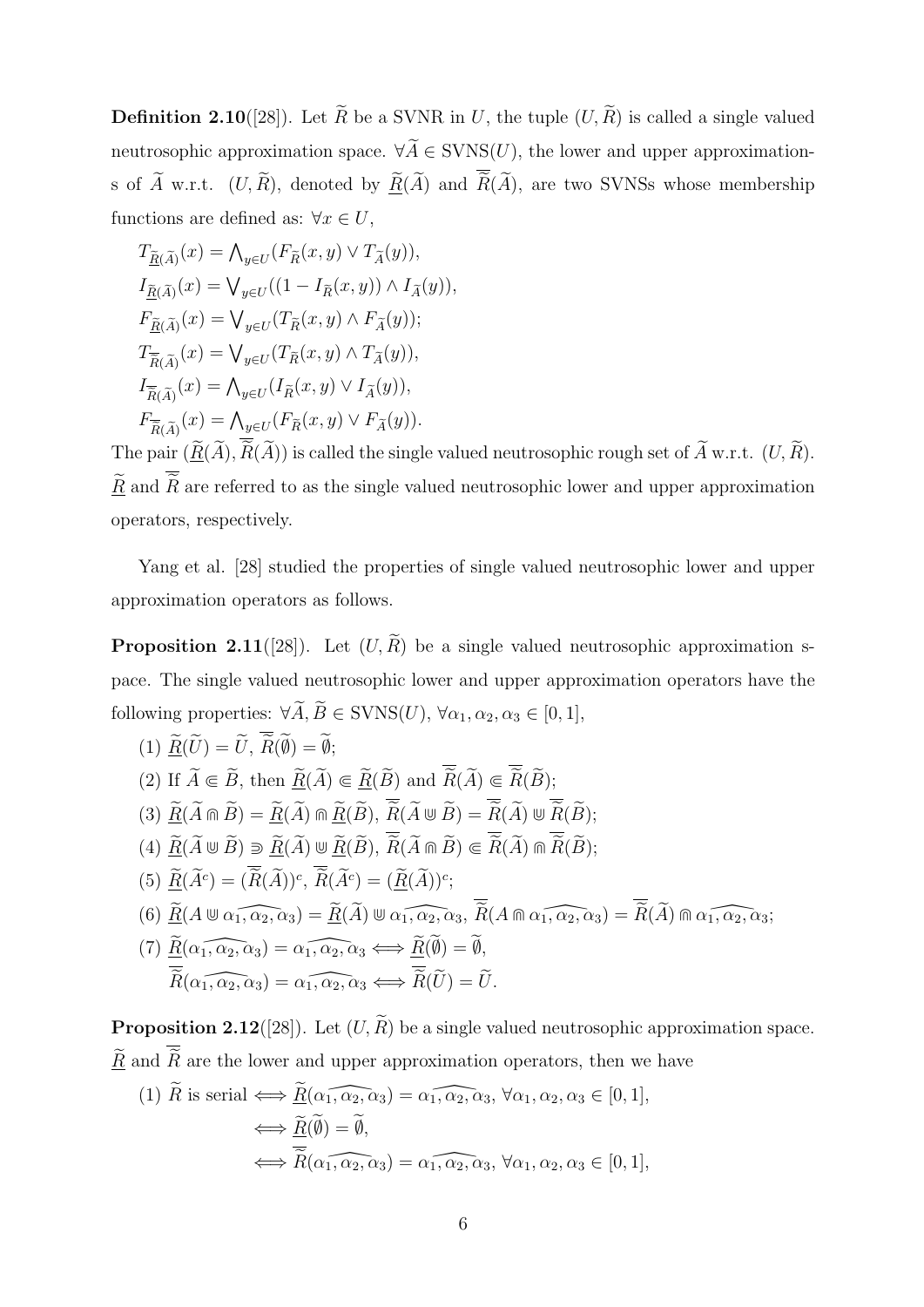$$
\iff \overline{\widetilde{R}}(\widetilde{U}) = \widetilde{U};
$$
\n
$$
(2) \widetilde{R} \text{ is reflexive} \iff \underline{\widetilde{R}}(\widetilde{A}) \Subset \widetilde{A}, \forall \widetilde{A} \in \text{SVNS}(U),
$$
\n
$$
\iff \widetilde{A} \Subset \overline{\widetilde{R}}(\widetilde{A}), \forall \widetilde{A} \in \text{SVNS}(U);
$$
\n
$$
(3) \widetilde{R} \text{ is symmetric} \iff \underline{\widetilde{R}}(1_{U-\{x\}})(y) = \underline{\widetilde{R}}(1_{U-\{y\}})(x), \forall x, y \in U,
$$
\n
$$
\iff \overline{\widetilde{R}}(1_x)(y) = \overline{\widetilde{R}}(1_y)(x), \forall x, y \in U;
$$
\n
$$
(4) \widetilde{R} \text{ is transitive} \iff \underline{\widetilde{R}}(\widetilde{A}) \Subset \underline{\widetilde{R}}(\widetilde{R}(\widetilde{A})), \forall \widetilde{A} \in \text{SVNS}(U),
$$
\n
$$
\iff \overline{\widetilde{R}}(\overline{\widetilde{R}}(\widetilde{A})) \Subset \overline{\widetilde{R}}(\widetilde{A}), \forall \widetilde{A} \in \text{SVNS}(U).
$$

#### **3 Single valued neutrosophic topological spaces**

In this section, we will introduce the concept of single valued neutrosophic topological spaces and basis concepts related to single valued neutrosophic topological spaces.

We first introduce the concept of single valued neutrosophic topology as follows.

**Definition 3.1.** A single valued neutrosophic topology on a nonempty set *U* is a family *τ* of SVNSs in *U* that satisfies the following conditions:

- $(T_1)$  $\widetilde{\emptyset}, \widetilde{U} \in \tau$ ,
- $(T_2)$   $\widetilde{A} \oplus \widetilde{B} \in \tau$  for any  $\widetilde{A}, \widetilde{B} \in \tau$ ,
- $(T_3)$  *⊎*<sub>*i*∈*I*</sub> $\widetilde{A}_i$  ∈ *τ* for any  $\widetilde{A}_i$  ∈ *τ*, *i* ∈ *I*, *I* is an index set.

The pair  $(U, \tau)$  is called a single valued neutrosophic topological space and each SVNS  $\widetilde{A}$ in  $\tau$  is referred to as a single valued neutrosophic open set in  $(U, \tau)$ . The complement of a single valued neutrosophic open set in  $(U, \tau)$  is called a single valued neutrosophic closed set in  $(U, \tau)$ .

**Example 3.2.** Let  $U = \{x_1, x_2\}$ .  $\widetilde{A}$ ,  $\widetilde{B}$ ,  $\widetilde{C}$ ,  $\widetilde{D}$  are four SVNSs in *U* defined as follows:

$$
\widetilde{A} = \{ \langle x_1, 0.2, 0.8, 0.1 \rangle, \langle x_2, 1, 0.3, 0.1 \rangle \},
$$
  
\n
$$
\widetilde{B} = \{ \langle x_1, 0.2, 0.8, 0.6 \rangle, \langle x_2, 0.5, 0.4, 1 \rangle \},
$$
  
\n
$$
\widetilde{C} = \{ \langle x_1, 0.3, 0.7, 0.1 \rangle, \langle x_2, 1, 0.2, 0.1 \rangle \},
$$
  
\n
$$
\widetilde{D} = \{ \langle x_1, 0.1, 0.9, 0.8 \rangle, \langle x_2, 0.4, 0.5, 1 \rangle \}.
$$

By Definitions 2.6 and 3.1,  $\tau = \{\emptyset, U, A, B, C, D\}$  is a single valued neutrosophic topology on *U* and  $(U, \tau)$  is a single valued neutrosophic topological space.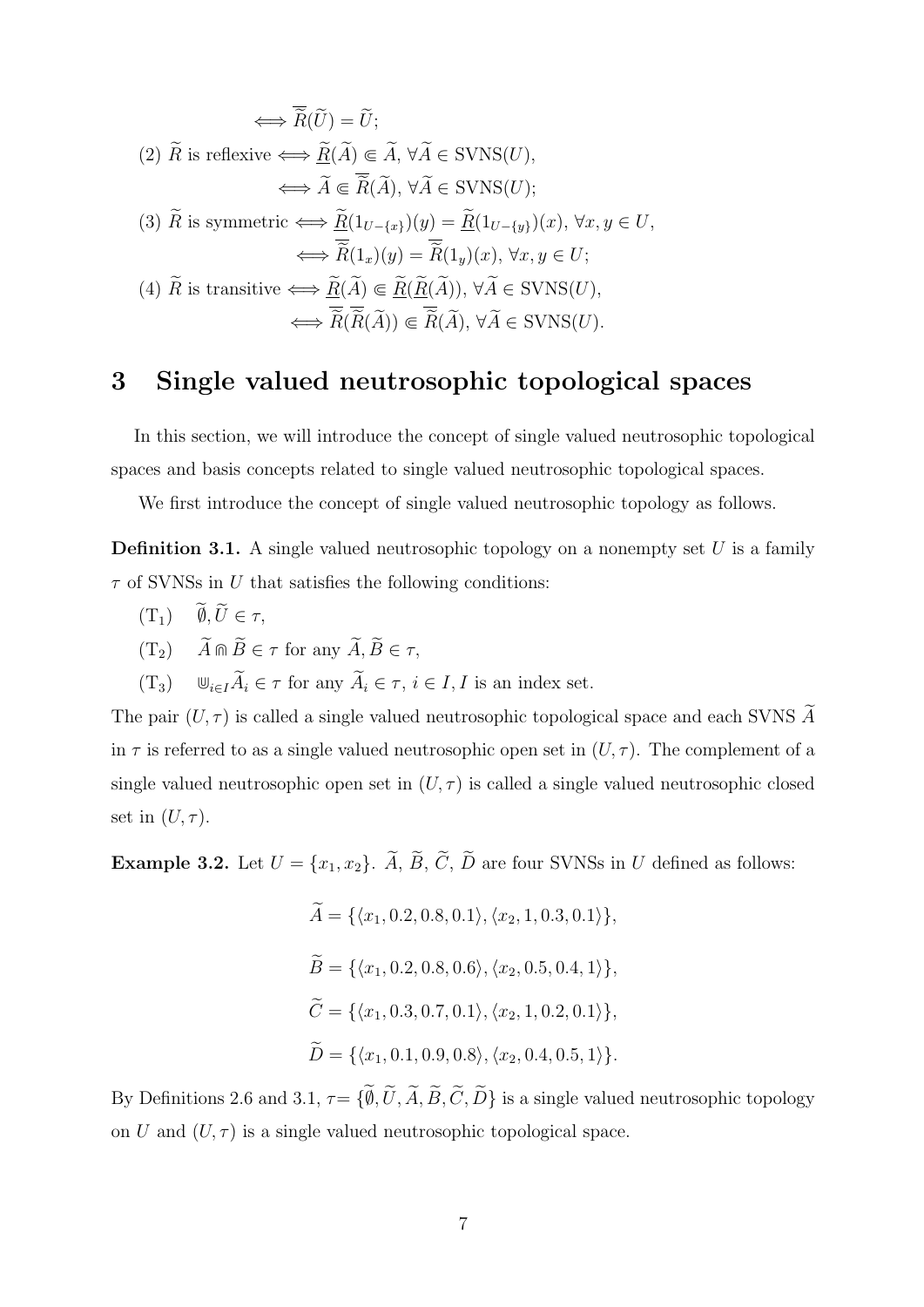Now, we define the single valued neutrosophic interior and closure operators in a single valued neutrosophic topological space.

**Definition 3.3.** Let  $(U, \tau)$  be a single valued neutrosophic topological space. For any  $\widetilde{A} \in \text{SVN}(U)$ , the single valued neutrosophic interior and closure of  $\widetilde{A}$  are defined as follows:

$$
int(\widetilde{A}) = \mathbb{U}\{\widetilde{M}|\widetilde{M} \in \tau \text{ and } \widetilde{M} \subseteq \widetilde{A}\},
$$
  

$$
cl(\widetilde{A}) = \widehat{\mathfrak{m}}\{\widetilde{N}|\widetilde{N}^c \in \tau \text{ and } \widetilde{A} \subseteq \widetilde{N}\},
$$

where *int* and  $cl:$  SVNS( $U$ )  $\longrightarrow$  SVNS( $U$ ) are called the single valued neutrosophic interior and closure operators of  $\tau$ , respectively.

Next, we discuss the properties of the single valued neutrosophic interior and closure operators.

**Theorem 3.4.** Let  $(U, \tau)$  be a single valued neutrosophic topological space. For any  $\widetilde{A} \in$  $SVNS(U)$ , we have

- (1)  $\widetilde{A}$  is a single valued neutrosophic open set in  $(U, \tau)$  iff  $int(\widetilde{A}) = \widetilde{A}$ ;
- (2)  $\widetilde{A}$  is a single valued neutrosophic closed set in  $(U, \tau)$  iff  $cl(\widetilde{A}) = \widetilde{A}$ .

**Proof.** It is straightforward from Definition 3.3.

**Theorem 3.5.** Let  $(U, \tau)$  be a single valued neutrosophic topological space. For any  $\widetilde{A}, \widetilde{B} \in \text{SVNS}(U)$ , the following results hold:

(Int0) 
$$
(int(\tilde{A}))^c = cl(\tilde{A}^c);
$$
  
\n(Cl0)  $(cl(\tilde{A}))^c = int(\tilde{A}^c);$   
\n(Int1)  $int(\tilde{U}) = \tilde{U}, int(\tilde{\emptyset}) = \tilde{\emptyset};$   
\n(Cl1)  $cl(\tilde{U}) = \tilde{U}, cl(\tilde{\emptyset}) = \tilde{\emptyset};$   
\n(Int2)  $int(\tilde{A}) \in \tilde{A};$   
\n(Cl2)  $\tilde{A} \in cl(\tilde{A});$   
\n(Int3)  $int(int(\tilde{A})) = int(\tilde{A});$   
\n(Cl3)  $cl(cl(\tilde{A})) = cl(\tilde{A});$   
\n(Int4)  $int(\tilde{A} \mod \tilde{B}) = int(\tilde{A}) \mod int(\tilde{B});$   
\n(Cl4)  $cl(\tilde{A} \cup \tilde{B}) = cl(\tilde{A}) \cup cl(\tilde{B});$   
\n(Int5) If  $\tilde{A} \in \tilde{B}$ , then  $int(\tilde{A}) \in int(\tilde{B});$   
\n(Cl5) If  $\tilde{A} \in \tilde{B}$ , then  $cl(\tilde{A}) \in cl(\tilde{B}).$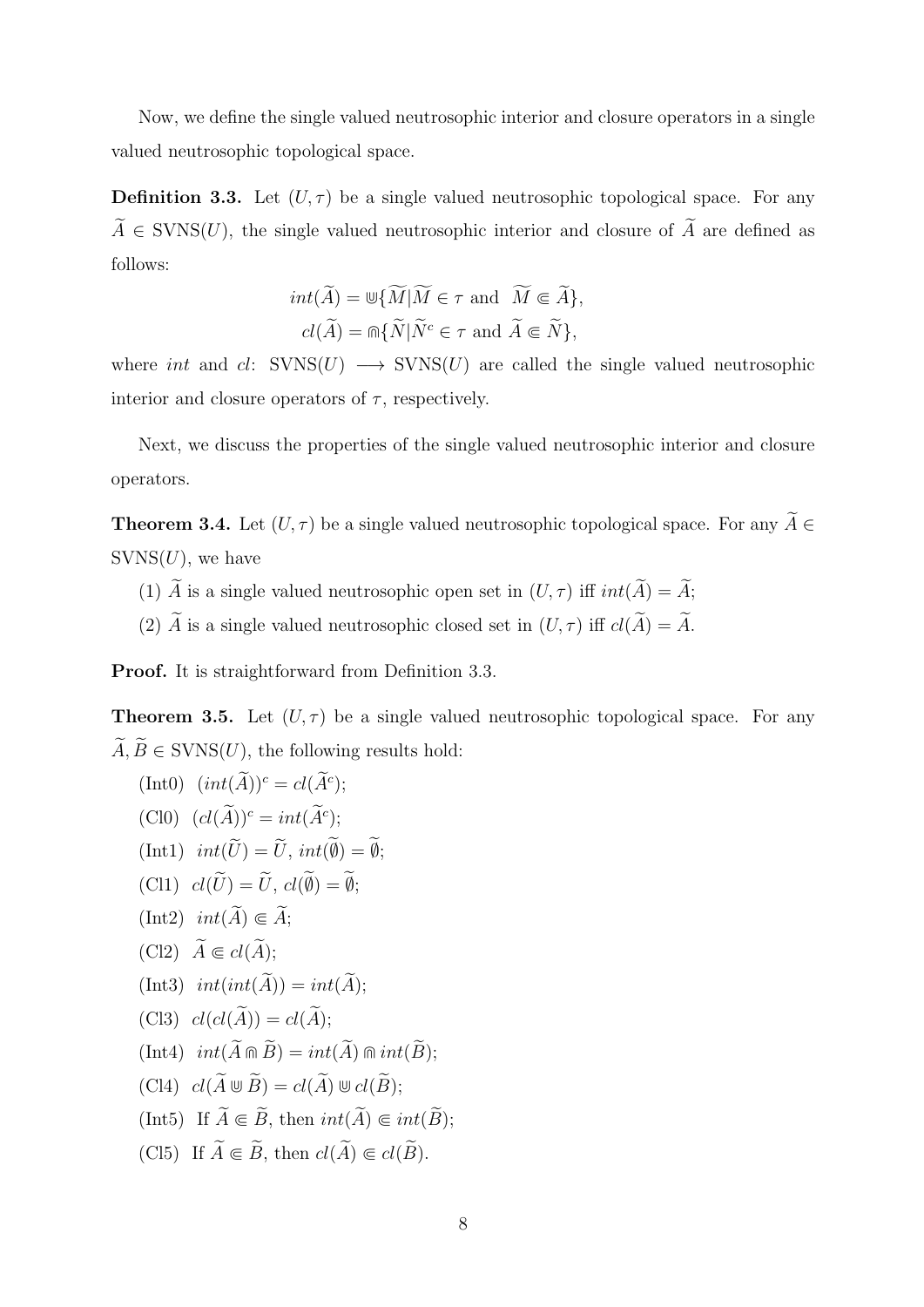**Proof.** We only prove (Int0) and (Int4). For any  $\widetilde{A}$ ,  $\widetilde{B} \in \text{SVN}(U)$ , by Definition 3.3 and Proposition 2.7, we have

$$
\begin{aligned}\n\text{(Int0)} \quad & (int(\widetilde{A}))^c = (\mathbb{U}\{\widetilde{M} \mid \widetilde{M} \in \tau \text{ and } \widetilde{M} \in \widetilde{A}\})^c \\
&= \widehat{m}\{\widetilde{M}^c \mid \widetilde{M} \in \tau \text{ and } \widetilde{M} \in \widetilde{A}\} \\
&= \widehat{m}\{\widetilde{N} \mid \widetilde{N}^c \in \tau \text{ and } \widetilde{N}^c \in \widetilde{A}\} \\
&= \widehat{m}\{\widetilde{N} \mid \widetilde{N}^c \in \tau \text{ and } \widetilde{A}^c \in \widetilde{N}\} \\
&= cl(\widetilde{A}^c); \\
\text{(Int4)} \quad & int(\widetilde{A} \mathbb{m}\widetilde{B}) = \mathbb{U}\{\widetilde{M} \mid \widetilde{M} \in \tau \text{ and } \widetilde{M} \in (\widetilde{A} \mathbb{m}\widetilde{B})\} \\
&= \mathbb{U}\{\widetilde{M} \mid \widetilde{M} \in \tau \text{ and } \widetilde{M} \in \widetilde{A} \text{ and } \widetilde{M} \in \widetilde{B}\} \\
&= (\mathbb{U}\{\widetilde{M} \mid \widetilde{M} \in \tau \text{ and } \widetilde{M} \in \widetilde{A}\}) \mathbb{m} \left(\mathbb{U}\{\widetilde{M} \mid \widetilde{M} \in \tau \text{ and } \widetilde{M} \in \widetilde{B}\}\right) \\
&= int(\widetilde{A}) \mathbb{m} int(\widetilde{B}).\n\end{aligned}
$$

The following Theorem 3.6 shows that under some conditions, a single valued neutrosophic operator is the single valued neutrosophic interior operator (the single valued neutrosophic closure operator) of a certain topology.

**Theorem 3.6.** (1) If a single valued neutrosophic operator  $int : SVNS(U) \longrightarrow SVNS(U)$ satisfies the properties (Int1)–(Int4), then there exists a single valued neutrosophic topology  $\tau_{int}$  on *U* such that  $int_{\tau_{int}} = int$ .

(2) If a single valued neutrosophic operator  $cl: SVNS(U) \longrightarrow SVNS(U)$  satisfies the properties (Cl1)–(Cl4), then there exists a single valued neutrosophic topology  $\tau_{cl}$  on *U* such that  $cl_{\tau_{cl}} = cl$ .

**Proof.** (1) Define  $\tau_{int} = {\{\widetilde{A} \in \text{SVNS}(U) \mid int(\widetilde{A}) = \widetilde{A}}\}$ . Next, we show  $\tau_{int}$  satisfies  $(T_1)$ – $(T_3)$ .

 $(T_1)$  By (Int1),  $\widetilde{\emptyset}$ ,  $\widetilde{U} \in \tau_{int}$ .

 $(T_2)$  For any  $\widetilde{A}, \widetilde{B} \in \tau_{int}$ ,  $int(\widetilde{A}) = \widetilde{A}$  and  $int(\widetilde{B}) = \widetilde{B}$ . By (Int4), we have  $int(\widetilde{A} \cap \widetilde{B}) =$  $int(\widetilde{A}) \mod int(\widetilde{B}) = \widetilde{A} \mod \widetilde{B}$ . So  $\widetilde{A} \mod \widetilde{B} \in \tau_{int}$ .

 $(T_3)$  Suppose that  $A_i \in \tau_{int}$ , then  $int(A_i) = A_i$  for any  $i \in I$ . By (Int2), we have  $int(\mathbb{U}_{i\in I}A_i) \in \mathbb{U}_{i\in I}A_i$ .

Conversely,  $int(\widetilde{A}_i) \in \mathbb{U}_{i \in I} int(\widetilde{A}_i)$ . By (Int3) and (Int5), we have  $int(\mathbb{U}_{i \in I} int(\widetilde{A}_i)) \supseteq$  $int(int(\widetilde{A}_i)) = int(\widetilde{A}_i)$  for any  $i \in I$ . Thus  $int(\mathbb{U}_{i \in I}int(\widetilde{A}_i)) \supseteq \mathbb{U}_{i \in I}int(\widetilde{A}_i)$ . Since  $int(A_i) = A_i$ , we have  $int(\mathbb{U}_{i \in I} A_i) \supset \mathbb{U}_{i \in I} A_i$ .

 $\text{Thus } int(\mathbb{U}_{i \in I}(A_i)) = \mathbb{U}_{i \in I}A_i$ . So  $\mathbb{U}_{i \in I}(A_i) \in \tau_{int}$ .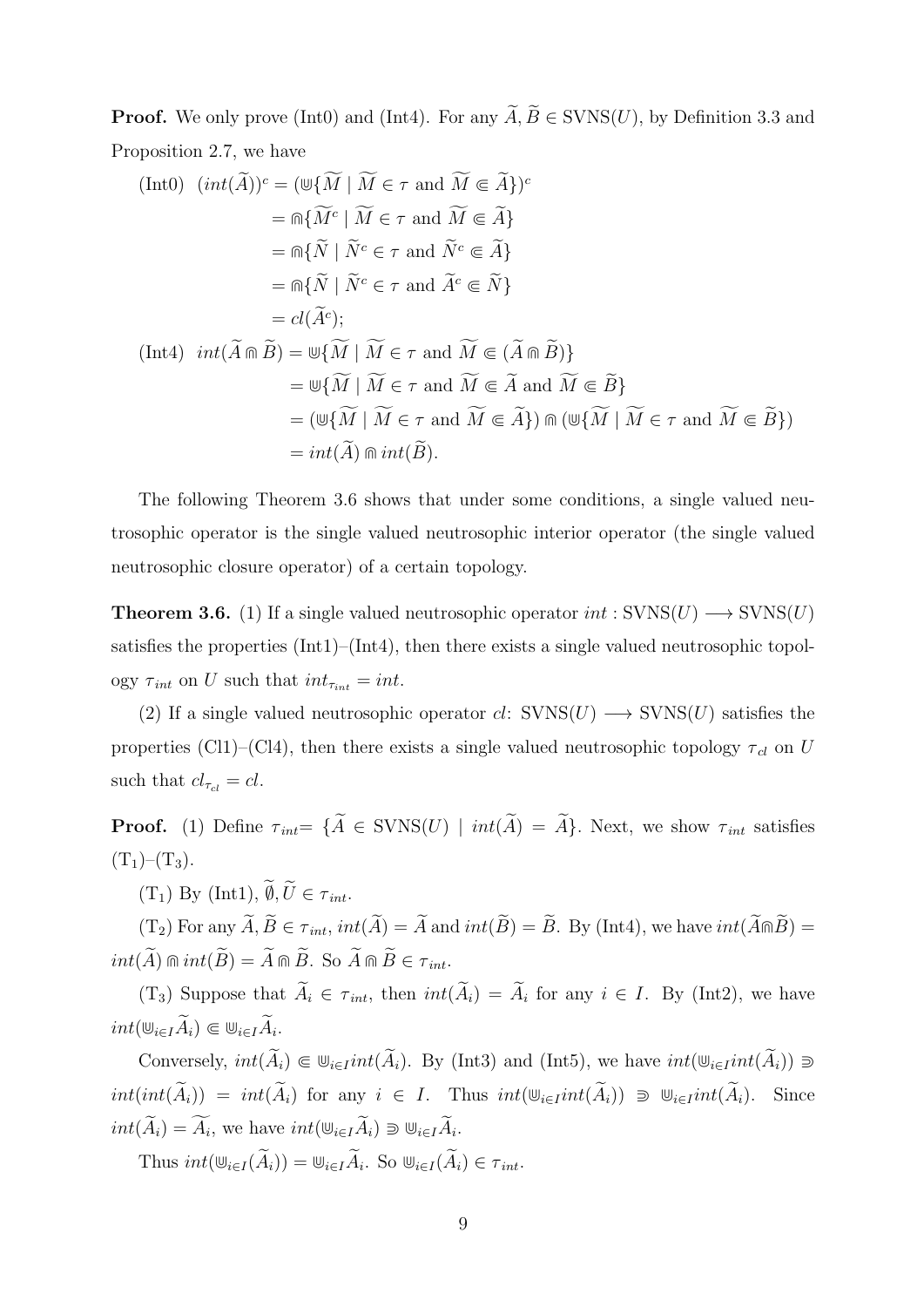Hence  $\tau_{int}$  is a single valued neutrosophic topology on *U*. It is obvious that  $int_{\tau_{int}}$  = *int*.

(2) Define  $\tau_{cl} = \{ \tilde{A} \in \text{SVNS}(U) \mid cl(\tilde{A}^c) = \tilde{A}^c \}$ . Next, we show  $\tau_{cl}$  satisfies  $(T_1)$ – $(T_3)$ .  $(T_1)$  By Definition 2.5, we have  $\emptyset^c = U$  and  $U^c = \emptyset$ . Then by (Cl1),  $cl(\emptyset^c) = cl(U)$  $\hat{U} = \emptyset^c$  and  $cl(\hat{U}^c) = cl(\emptyset) = \emptyset = \hat{U}^c$ , which means that  $\emptyset, \hat{U} \in \tau_{cl}$ .

 $(T_2)$  For any  $\tilde{A}, \tilde{B} \in \tau_{cl}, \text{cl}(\tilde{A}^c) = \tilde{A}^c$  and  $\text{cl}(\tilde{B}^c) = \tilde{B}^c$ . By Proposition 2.7 and (Cl4), we have  $cl((\hat{A} \cap \hat{B})^c) = cl(\hat{A}^c \cup \hat{B}^c) = cl(\hat{A}^c) \cup cl(\hat{B}^c) = \hat{A}^c \cup \hat{B}^c = (\hat{A} \cap \hat{B})^c$ . So  $\hat{A} \cap \hat{B} \in \tau_{cl}$ .

(T<sub>3</sub>) Suppose that  $A_i \in \tau_{cl}$ , then  $cl(\tilde{A_i}^c) = \tilde{A_i}^c$  for any  $i \in I$ . By (Cl2), we have  $(\mathbf{W}_{i \in I} \tilde{A}_i)^c \in cl((\mathbf{W}_{i \in I} \tilde{A}_i)^c).$ 

Conversely, by (Cl5), we have  $cl((\mathbb{U}_{i\in I}A_i)^c) = cl(\mathbb{G}_{i\in I}A_i^c) \subseteq cl(A_i^c)$  for any  $i \in I$ . Thus  $cl((\mathbb{U}_{i\in I}\tilde{A}_i)^c) \subseteq \mathbb{G}_{i\in I}cl(\tilde{A}_i^c) = \mathbb{G}_{i\in I}\tilde{A}_i^c = (\mathbb{U}_{i\in I}\tilde{A}_i)^c$ .

Thus 
$$
cl((\mathbb{U}_{i\in I}\tilde{A}_i)^c) = (\mathbb{U}_{i\in I}\tilde{A}_i)^c
$$
. So  $\mathbb{U}_{i\in I}\tilde{A}_i \in \tau_{cl}$ .

Hence  $\tau_{cl}$  is a single valued neutrosophic topology on *U*. It is obvious that  $cl_{\tau_{cl}} = cl$ .

**Theorem 3.7.** (1) Let  $int : SVNS(U) \rightarrow SVNS(U)$  be a single valued neutrosophic operator satisfying the properties (Int1)–(Int4). Define

$$
\tau'_{int} = \{ int(\widetilde{A}) \mid \widetilde{A} \in \text{SVNS}(U) \},
$$

then  $\tau'_{int} = \tau_{int}$ .

(2) Let  $cl : \text{SVNS}(U) \longrightarrow \text{SVNS}(U)$  be a single valued neutrosophic operator satisfying the properties  $(Cl1)-(Cl4)$ . Define

$$
\tau'_{cl} = \{ (cl(\widetilde{A}))^c \mid \widetilde{A} \in \text{SVNS}(U) \},
$$

then  $\tau'_{cl} = \tau_{cl}$ .

**Proof.** (1) Obviously,  $\tau_{int} = {\{\widetilde{A} \in \text{SVNS}(U) \mid int(\widetilde{A}) = \widetilde{A}} \in \tau'_{int}$ . Conversely, for any  $\widetilde{A} \in \text{SVNS}(U)$ , by (Int3),  $int(int(\widetilde{A})) = int(\widetilde{A})$ , from which we have  $int(\widetilde{A}) \in \tau_{int}$ . Hence  $\tau'_{int} \in \tau_{int}$ . So  $\tau'_{int} = \tau_{int}$ .

(2) For any  $\widetilde{A} \in \text{SVNS}(U)$ ,  $(cl(\widetilde{A}))^c \in \tau'_{cl}$ , we have  $cl(((cl(\widetilde{A}))^c)^c) = cl(cl(\widetilde{A})) =$  $cl(\widetilde{A}) = ((cl(\widetilde{A}))^c)^c$ , which means that  $(cl(\widetilde{A}))^c \in \tau_{cl}$ . Then  $\tau'_{cl} \Subset \tau_{cl}$ . Conversely, for any  $\widetilde{A} \in \tau_{cl}$ ,  $\widetilde{A} = (cl(\widetilde{A}^c))^c$ . Since  $\widetilde{A}^c \in \text{SVNS}(U)$ , we have  $\widetilde{A} = (cl(\widetilde{A}^c))^c \in \tau'_{cl}$ , which means that  $\tau_{cl} \in \tau'_{cl}$ . So  $\tau_{cl} = \tau'_{cl}$ .

**Theorem 3.8.** Let  $int : \text{SVNS}(U) \rightarrow \text{SVNS}(U)$  be a single valued neutrosophic operator satisfying the properties (Int0)–(Int4) and  $cl : \text{SVNS}(U) \longrightarrow \text{SVNS}(U)$  be a single valued neutrosophic operator satisfying the properties  $(C10)–(C14)$ . Then the following result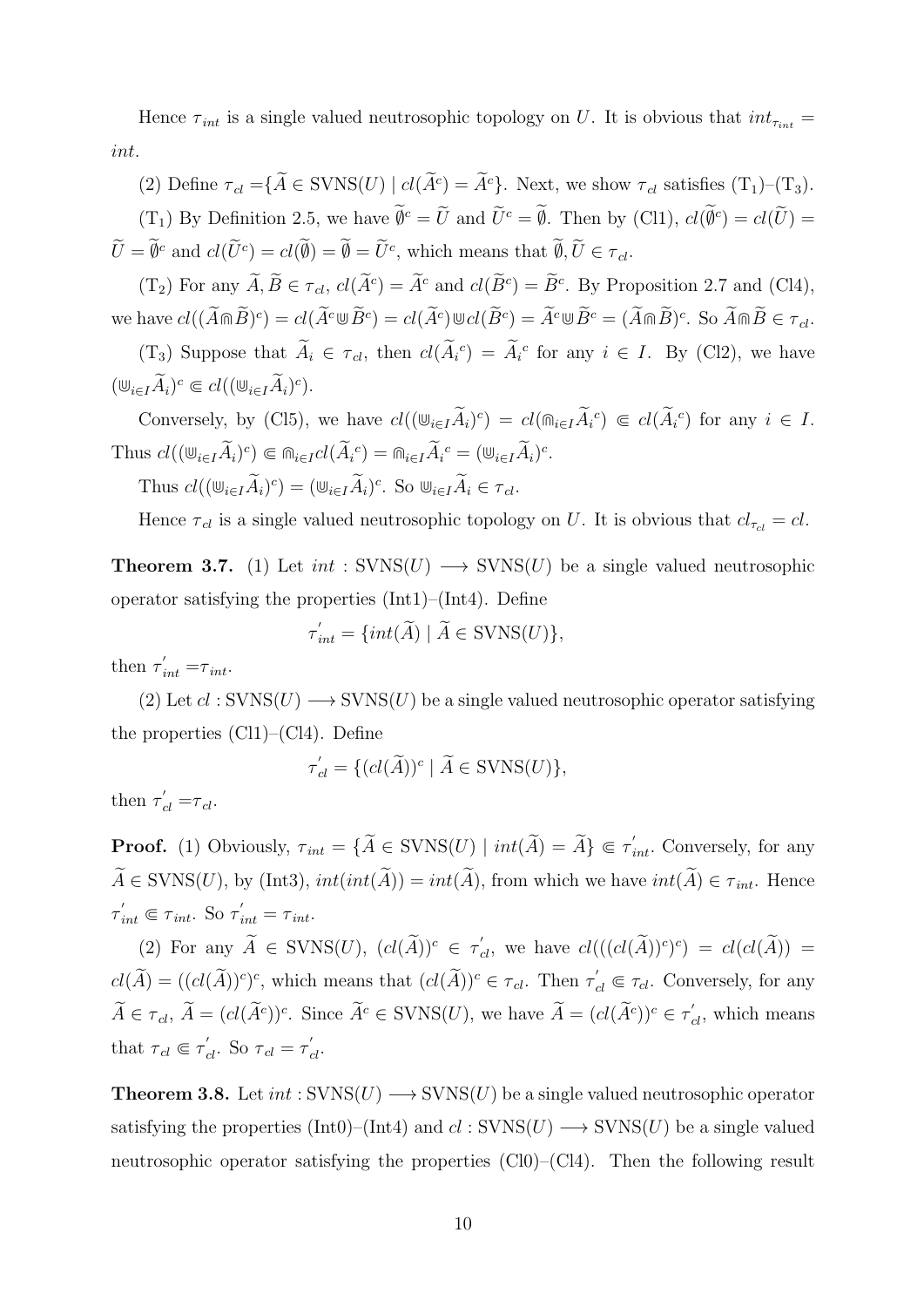holds:

$$
\tau'_{int} = \tau_{int} = \tau'_{cl} = \tau_{cl}.
$$

**Proof.** By Theorem 3.7, we have  $\tau'_{int} = \tau_{int}$  and  $\tau'_{cl} = \tau_{cl}$ . Thus, we only need to prove that  $\tau'_{int} = \tau'_{cl}$ .

By (Int0) and (Cl0), we have  
\n
$$
\tau'_{int} = \{int(\widetilde{A}) \mid \widetilde{A} \in \text{SVNS}(U)\}
$$
\n
$$
= \{(cl(\widetilde{A}^c))^c \mid \widetilde{A} \in \text{SVNS}(U)\}
$$
\n
$$
= \{(cl(\widetilde{A}))^c \mid \widetilde{A}^c \in \text{SVNS}(U)\}
$$
\n
$$
= \{(cl(\widetilde{A}))^c \mid \widetilde{A} \in \text{SVNS}(U)\}
$$
\n
$$
= \tau'_{cl}.
$$

## **4 Relationships between single valued neutrosophic approximation spaces and single valued neutrosophic topological spaces**

In this section, we will discuss the relationships between single valued neutrosophic approximation spaces and single valued neutrosophic topological spaces.

#### 4*.*1*. F rom single valued neutrosophic approximation spaces to single valued neutrosophic topological spaces*

Let  $(U, \widetilde{R})$  be a single valued neutrosophic approximation space. Define

$$
\tau_{\widetilde{R}} = \{ \widetilde{A} \in \text{SVNS}(U) \mid \underline{\widetilde{R}}(\widetilde{A}) = \widetilde{A} \}
$$
(1)

The following Theorem 4.1 shows that, by Equation (1), a reflexive SVNR  $\widetilde{R}$  in *U* can induce a single valued neutrosophic topology  $\tau_{\tilde{R}}$  on *U*.

**Theorem 4.1.** If  $\widetilde{R}$  is a reflexive SVNR in *U*, then  $\tau_{\widetilde{R}}$  is a single valued neutrosophic topology on *U*.

**Proof.** We verify  $\tau_{\tilde{R}}$  satisfies  $(T_1)$ – $(T_3)$ .

 $(T_1)$  Since  $\widetilde{R}$  is a reflexive relation,  $\widetilde{R}$  is serial. By Propositions 2.11 and 2.12, we have  $\underline{R}(\emptyset) = (\emptyset)$  and  $\underline{R}(U) = (U)$ . Hence  $\emptyset, U \in \tau_{\tilde{R}}$ .

(T<sub>2</sub>) According to the definition of  $\tau_{\tilde{R}}$ , for any  $\tilde{A}, \tilde{B} \in \tau_{\tilde{R}}$ , we have  $\underline{\tilde{R}}(\tilde{A}) = \tilde{A}$  and  $\widetilde{\mathbf{R}}(\widetilde{B}) = \widetilde{B}$ . By Proposition 2.11, we have  $\widetilde{\mathbf{R}}(\widetilde{A} \cap \widetilde{B}) = \widetilde{\mathbf{R}}(\widetilde{A}) \cap \widetilde{\mathbf{R}}(\widetilde{B}) = \widetilde{A} \cap \widetilde{B}$ , which implies that  $\widetilde{A}\Cap \widetilde{B}\in \tau_{\widetilde{R}}.$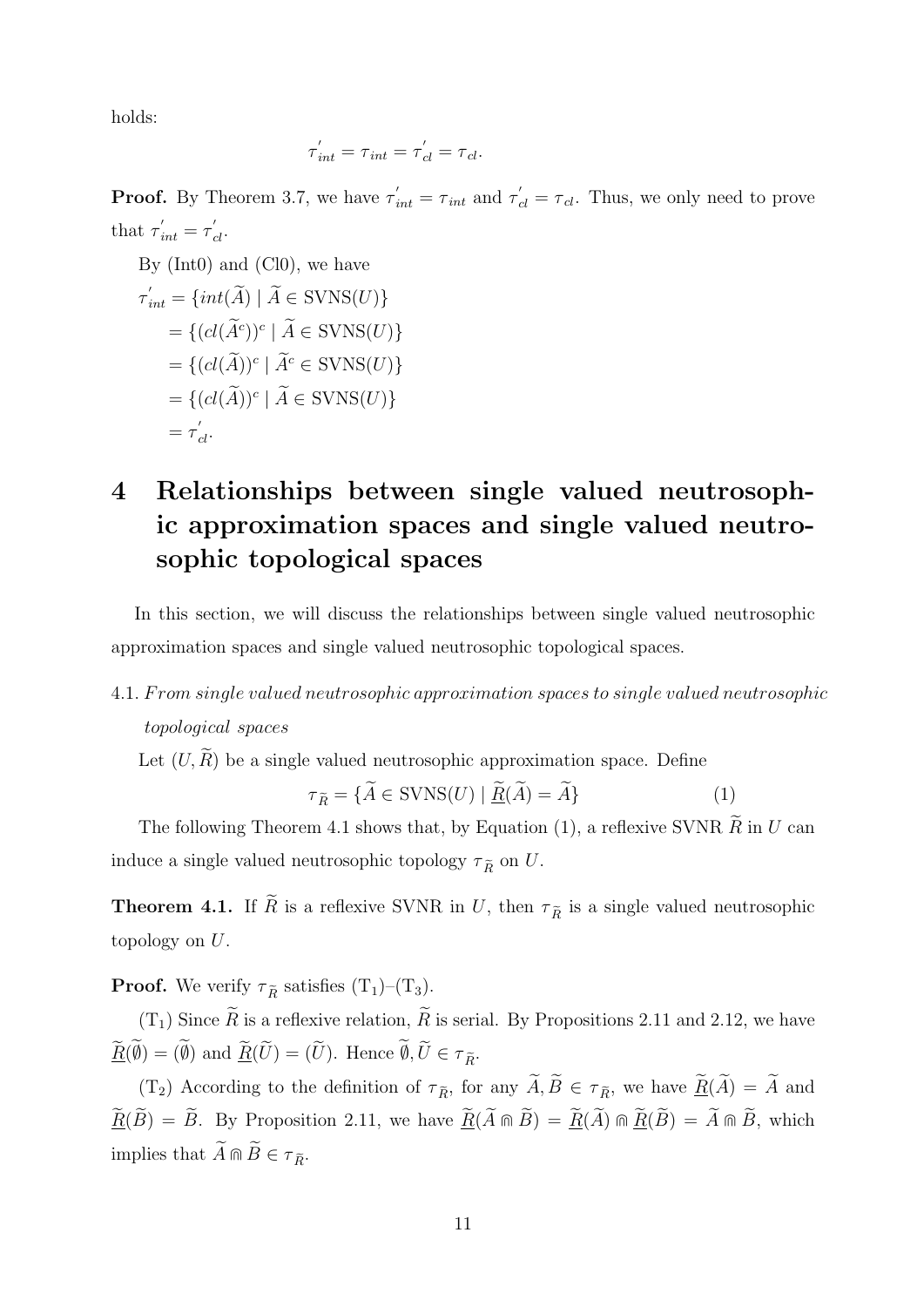Table 1: SVNR  $\widetilde{R}$ 

| $\bar{\phantom{1}}$<br>R | $x_1$       | $x_2$           | $x_{3}$    |
|--------------------------|-------------|-----------------|------------|
| $x_1$                    | (0,0,1)     | (0.3, 0.1, 0.6) | (1,0,0.4)  |
| x <sub>2</sub>           | (0,0.2,0.4) | (0.6, 0.5, 1)   | (0.6, 0.1) |
| $x_3$                    | (1,0,1)     | (1,0.5,1)       | (1,0,0)    |

(T<sub>3</sub>) For any  $A_i \in \tau_{\tilde{R}}$ , we have  $\underline{R}(A_i) = A_i$  for any  $i \in I$ . By Proposition 2.12 and the reflexivity of *R*, we have  $\underline{R}(\mathbb{U}_{i\in I}A_i) \in \mathbb{U}_{i\in I}A_i$ . Conversely, by Proposition 2.11,  $A_i =$  $\underline{\widetilde{R}}(\widetilde{A_i}) \in \underline{\widetilde{R}}(\mathbb{U}_{i \in I} \widetilde{A_i}),$  which implies that  $\mathbb{U}_{i \in I} \widetilde{A_i} \in \underline{\widetilde{R}}(\mathbb{U}_{i \in I} \widetilde{A_i}).$  Thus  $\mathbb{U}_{i \in I} \widetilde{A_i} = \underline{\widetilde{R}}(\mathbb{U}_{i \in I} \widetilde{A_i})$ and  $\mathbf{W}_{i \in I} \widetilde{A}_i \in \tau_{\widetilde{R}}$ .

So  $\tau_{\tilde{R}}$  is a single valued neutrosophic topology on *U*.

**Remark 4.2.** If the SVNR  $\widetilde{R}$  is not reflexive, then  $\tau_{\widetilde{R}}$  defined by Equations (1) may not be a single valued neutrosophic topology, as shown in the following example.

**Example 4.3.** Let  $(U, \widetilde{R})$  be a single valued neutrosophic approximation space, where  $U = \{x_1, x_2, x_3\}$  and  $\widetilde{R} \in \text{SVNR}(U \times U)$  is given in Table 1.

Obviously,  $\widetilde{R}$  is not reflexive. According to Definition 2.10, we have

$$
T_{\tilde{R}(\tilde{\theta})}(x_1) = \bigwedge_{y \in U} (F_{\tilde{R}}(x_1, y) \vee T_{\tilde{\theta}}(y)) = 0.4,
$$
  
\n
$$
I_{\tilde{R}(\tilde{\theta})}(x_1) = \bigvee_{y \in U} ((1 - I_{\tilde{R}}(x_1, y)) \wedge I_{\tilde{\theta}}(y)) = 1,
$$
  
\n
$$
F_{\tilde{R}(\tilde{\theta})}(x_1) = \bigvee_{y \in U} (T_{\tilde{R}}(x_1, y) \wedge F_{\tilde{\theta}}(y)) = 1,
$$
  
\n
$$
T_{\tilde{R}(\tilde{U})}(x_1) = \bigvee_{y \in U} (T_{\tilde{R}}(x_1, y) \wedge T_{\tilde{U}}(y)) = 1,
$$
  
\n
$$
I_{\tilde{R}(\tilde{U})}(x_1) = \bigwedge_{y \in U} (I_{\tilde{R}}(x_1, y) \vee I_{\tilde{U}}(y)) = 0,
$$
  
\n
$$
F_{\tilde{R}(\tilde{U})}(x_1) = \bigwedge_{y \in U} (F_{\tilde{R}}(x_1, y) \vee F_{\tilde{U}}(y)) = 0.4.
$$

Hence  $\underline{R}(\emptyset)(x_1) = (0.4, 1, 1)$ . Similarly, we can obtain  $\underline{R}(\emptyset)(x_2) = (0.4, 1, 0.6)$  and  $\underline{R}(\emptyset)(x_3) = (0, 1, 1).$  Thus  $\underline{R}(\emptyset) = \{\langle x_1, 0.4, 1, 1 \rangle, \langle x_2, 0.4, 1, 0.6 \rangle, \langle x_3, 0, 1, 1 \rangle\} \neq \emptyset$ , which means that  $\widetilde{\emptyset} \notin \tau_{\widetilde{R}}$ . So  $\tau_{\widetilde{R}}$  do not form a single valued neutrosophic topology.

**Lemma 4.4.** If  $\widetilde{R}$  is a reflexive and transitive SVNR in *U*, for any  $\widetilde{A} \in \text{SVNS}(U)$ , we have

$$
\frac{\widetilde{R}(\widetilde{R}(\widetilde{A})) = \widetilde{R}(\widetilde{A}),}{\widetilde{R}(\widetilde{R}(\widetilde{A})) = \widetilde{R}(\widetilde{A}).}
$$

**Proof.** It can be easily verified by Proposition 2.12.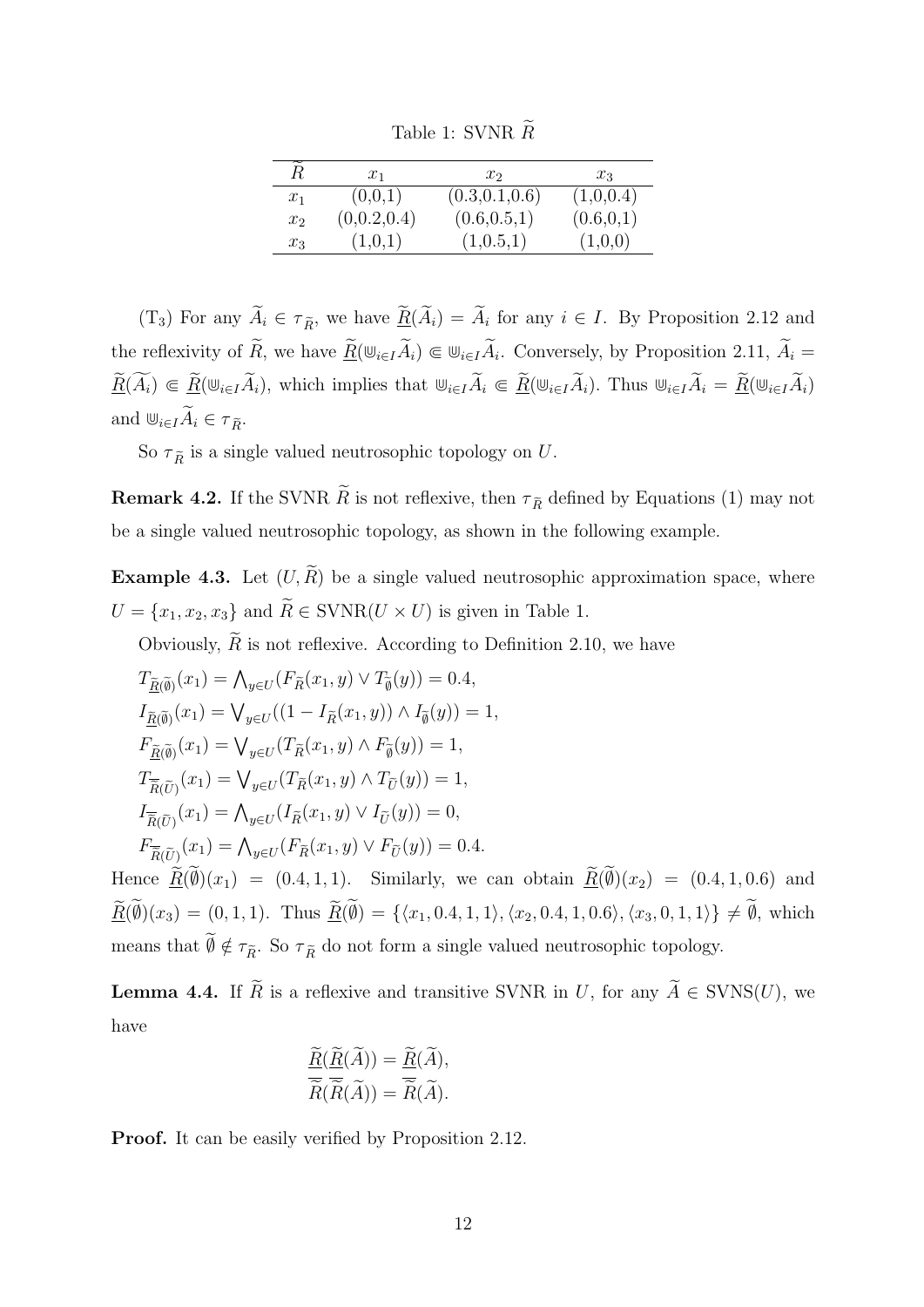**Theorem 4.5.** Then the following conclusions hold:

- (1) If  $\widetilde{R}$  is a reflexive and transitive SVNR in *U*, then  $\tau_{\widetilde{R}} = {\{\widetilde{\underline{R}}(\widetilde{A}) \mid \widetilde{A} \in \text{SVNS}(U)\}};$
- $(2)$   $\tau_{\tilde{R}} = {\{\tilde{A} \in \text{SVNS}(U) \mid \tilde{R}(\tilde{A}^c) = \tilde{A}^c\}}.$

**Proof.** (1) It is obvious that  $\tau_{\tilde{R}} \in {\tilde{R}(\tilde{A}) \mid \tilde{A} \in \text{SVNS}(U)}$ . By Lemma 4.4, for any  $\tilde{A} \in$  $\widetilde{B}(K)$ , we have  $\underline{\widetilde{R}}(\widetilde{R}(\widetilde{A})) = \underline{\widetilde{R}}(\widetilde{A})$ , which implies that  $\underline{\widetilde{R}}(\widetilde{A}) \in \tau_{\widetilde{R}}$  and  $\{\underline{\widetilde{R}}(\widetilde{A}) \mid \widetilde{A} \in \tau_{\widetilde{R}}$  $\text{SVNS}(U)$ }  $\in \tau_{\tilde{R}}$ . So  $\tau_{\tilde{R}} = \{ \underline{\tilde{R}}(\tilde{A}) \mid \tilde{A} \in \text{SVNS}(U) \}.$ 

(2) It follows immediately from the duality of  $\underline{\widetilde{R}}$  and  $\overline{\widetilde{R}}$ .

The above Theorem 4.5 (1) states a reflexive and transitive single valued neutrosophic relation can generate a single valued neutrosophic topology and this topology is just the family of all single valued neutrosophic lower approximations induced by the given single valued neutrosophic relation.

**Proposition 4.6.** Let *I* be an index set, and  $\widetilde{A}_i \in \text{SVNS}(U)$  for any  $i \in I$ . If  $\widetilde{R}$  is a reflexive and transitive SVNR in *U*, then  $\widetilde{\underline{R}}(\mathbb{U}_{i \in I} \widetilde{\underline{R}}(\widetilde{A}_{i})) = \mathbb{U}_{i \in I} \widetilde{\underline{R}}(\widetilde{A}_{i}).$ 

**Proof.** By the reflexivity of  $\widetilde{R}$ , we have  $\underline{\widetilde{R}}(\mathbb{U}_{i\in I}\underline{\widetilde{R}}(\widetilde{A}_{i}))\Subset \mathbb{U}_{i\in I}\underline{\widetilde{R}}(\widetilde{A}_{i}).$ 

On the other hand, since  $\mathbb{U}_{i\in I}\widetilde{R}(\widetilde{A}_{i}) \supseteq \widetilde{R}(\widetilde{A}_{i}), \widetilde{R}(\mathbb{U}_{i\in I}\widetilde{R}(\widetilde{A}_{i})) \supseteq \widetilde{R}(\widetilde{R}(\widetilde{A}_{i}))$ . By Lemma 4.4, we have  $\underline{\widetilde{R}}(\mathbb{U}_{i\in I}\underline{\widetilde{R}}(\widetilde{A}_i))\supseteq \underline{\widetilde{R}}(\widetilde{A}_i)$ , which means that  $\underline{\widetilde{R}}(\mathbb{U}_{i\in I}\underline{\widetilde{R}}(\widetilde{A}_i))\supseteq \mathbb{U}_{i\in I}\underline{\widetilde{R}}(\widetilde{A}_i)$ .  $\text{Thus } \widetilde{R}(\mathbb{U}_{i \in I} \widetilde{R}(\widetilde{A}_{i})) = \mathbb{U}_{i \in I} \widetilde{R}(\widetilde{A}_{i}).$ 

The following Theorem 4.7 shows that the single valued neutrosophic lower and upper approximation operators are the interior and closure operators of a single valued topological space induced by a reflexive and transitive SVNR, respectively.

**Theorem 4.7.** Let  $(U, \tau_{\tilde{R}})$  be a single valued neutrosophic topological space induced by a reflexive and transitive SVNR w.r.t.  $(U, \widetilde{R})$ , i.e.,  $\tau_{\widetilde{R}} = {\{\widetilde{R}(\widetilde{A}) \mid \widetilde{A} \in \text{SVNS}(U)\}}$ , then  $\forall \widetilde{A} \in \text{SVNS}(U),$ 

(1) 
$$
\widetilde{R}(\widetilde{A}) = int_{\tau_{\widetilde{R}}}(A)
$$
\n
$$
= \mathbb{U}\{\widetilde{R}(\widetilde{B}) \mid \widetilde{R}(\widetilde{B}) \subseteq \widetilde{A}, \widetilde{B} \in \text{SVNS}(U)\},
$$
\n(2) 
$$
\widetilde{R}(\widetilde{A}) = cl_{\tau_{\widetilde{R}}}(\widetilde{A})
$$
\n
$$
= \widehat{\mathbb{M}}\{\widetilde{R}(\widetilde{B})\}^c \mid (\widetilde{R}(\widetilde{B}))^c \supseteq \widetilde{A}, \widetilde{B} \in \text{SVNS}(U)\}
$$
\n
$$
= \widehat{\mathbb{M}}\{\widetilde{R}(\widetilde{B}^c) \mid \widetilde{R}(\widetilde{B}^c) \supseteq \widetilde{A}, \widetilde{B} \in \text{SVNS}(U)\}.
$$

**Proof.** (1) By reflexivity of  $\widetilde{R}$  and Proposition 2.12, we have  $\widetilde{R}(\widetilde{A}) \subseteq \widetilde{A}$ . So  $\widetilde{R}(\widetilde{A}) \subseteq$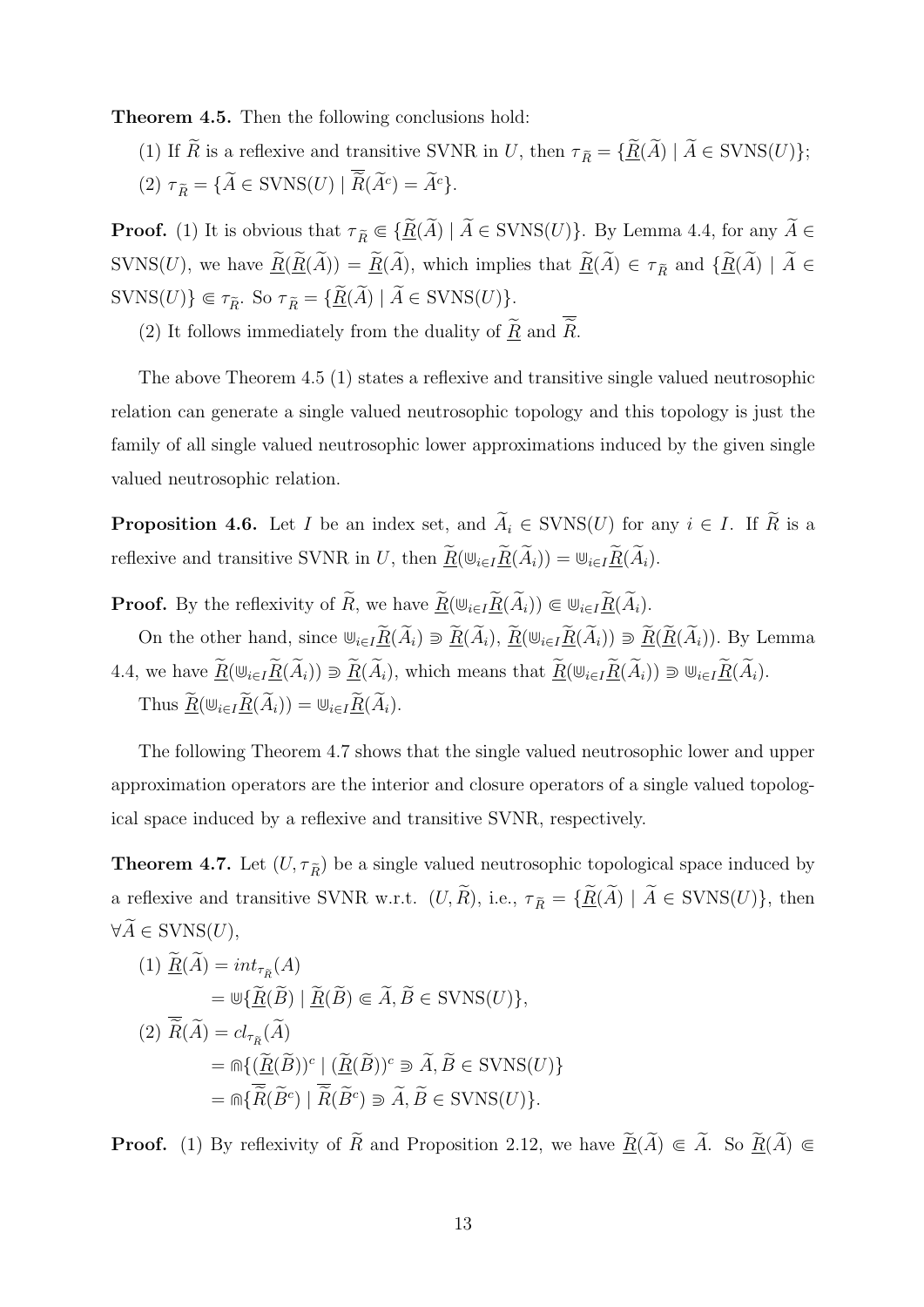$\forall \Psi \{ \widetilde{R}(\widetilde{B}) \mid \widetilde{R}(\widetilde{B}) \subseteq \widetilde{A}, \widetilde{B} \in \text{SVNS}(U) \}$ . On the other hand, we have  $\forall \Psi \{ \widetilde{R}(\widetilde{B}) \mid \widetilde{R}(\widetilde{B}) \subseteq \Psi$  $\widetilde{A}, \widetilde{B} \in \text{SVN}(U)$   $\in \widetilde{A}$ , from which it follows that  $\underline{\widetilde{R}}(\mathbb{U}\{\widetilde{R}(\widetilde{B}) \mid \widetilde{R}(\widetilde{B}) \in \widetilde{A}, \widetilde{B} \in \widetilde{A}\})$  $SVNS(U)$ })  $\in \underline{\widetilde{R}}(\widetilde{A})$ . By Proposition 4.6,  $\mathbb{U}\{\underline{\widetilde{R}}(\widetilde{B}) \mid \underline{\widetilde{R}}(\widetilde{B}) \in \widetilde{A}, \widetilde{B} \in \mathrm{SVNS}(U)\}$  =  $\widetilde{R}(\mathbb{U}\{\widetilde{R}(\widetilde{B}) \mid \widetilde{R}(\widetilde{B})) \subseteq \widetilde{R}(\widetilde{A})$ . Hence we can conclude that  $\widetilde{R}(\widetilde{A}) = \mathbb{U}\{\widetilde{R}(\widetilde{B}) \mid \widetilde{R}(\widetilde{B}) \subseteq \widetilde{R}(\widetilde{B})\}$  $\widetilde{A}, \widetilde{B} \in \text{SVNS}(U)$ .

(2) It follows immediately from the duality of  $\widetilde{\underline{R}}$  and  $\overline{\widetilde{R}}$ .

**Proposition 4.8.** Let  $\widetilde{R} \in \text{SVNR}(U \times U)$ , then  $\forall x, y \in U$ , we have  $R_{(1_y)}(x) = (1, 0, 0)$  and  $R_{(1_y)}(x) = R(x, y)$ .

**Proof.** It can easily be verified by Definition 2.10.

**Theorem 4.9.** Let  $(U, \widetilde{R})$  be a single valued neutrosophic approximation space and  $(U, \tau_{\widetilde{R}})$  be a single valued neutrosophic topological space induced by  $(U, \widetilde{R})$ , where  $\widetilde{R}$  is a reflexive and transitive SVNR in *U*, then

$$
\tilde{R} = \{ \langle (x, y), T_{\tilde{R}}(x, y), I_{\tilde{R}}(x, y), F_{\tilde{R}}(x, y) \rangle \mid (x, y) \in U \times U \},\
$$

where  $\forall x, y \in U$ ,  $T_{\tilde{R}}(x, y) = \bigwedge_{\tilde{B} \in (y)_{\tau_{\tilde{R}}}} T_{\tilde{B}}(x)$ ,  $I_{\tilde{R}}(x, y) = \bigvee_{\tilde{B} \in (y)_{\tau_{\tilde{R}}}} I_{\tilde{B}}(x)$ ,  $F_{\tilde{R}}(x, y) =$ ∨  $\tilde{B}\in(y)_{\tau_{\tilde{R}}}$   $F_{\tilde{B}}(x)$  and  $(y)_{\tau_{\tilde{R}}} = {\tilde{B} \in \text{SVNS}(U) | \tilde{B}^c \in \tau_{\tilde{R}}}, T_{\tilde{B}}(y) = 1, I_{\tilde{B}}(y) = 0, F_{\tilde{B}}(y) = 0}.$ 

**Proof.** For any  $x, y \in U$ , by Theorem 4.7, we have  $R(1_y) = cl_{\tau_{\tilde{R}}}(1_y)$ . Moreover, by Proposition 4.8, we have  $T_{\tilde{R}}(x,y) = T_{\tilde{R}(1_y)}(x) = T_{cl_{\tau_{\tilde{R}}}(1_y)}(x)$ ,  $I_{\tilde{R}}(x,y) = I_{\tilde{R}(1_y)}(x) = I_{cl_{\tau_{\tilde{R}}}(1_y)}(x)$ and  $F_{\tilde{R}}(x, y) = F_{\overline{\tilde{R}}(1_y)}(x) = F_{cl_{\tau_{\tilde{R}}(1_y)}}(x)$ .

Notice that  $cl_{\tau_{\tilde{R}}}(1_y) = \widehat{m} \{ \tilde{B} \in \text{SVNS}(U) \mid \tilde{B}^c \in \tau_{\tilde{R}}, 1_y \in \tilde{B} \}.$  Then for any  $x, y \in U$ , we have

$$
T_{\tilde{R}}(x, y) = T_{cl_{\tau_{\tilde{R}}}(1_y)}(x)
$$
  
\n
$$
= T_{\mathbb{M}\{\tilde{B}\in SVNS(U)|\tilde{B}^c \in \tau_{\tilde{R}}, 1_y \in \tilde{B}\}}(x)
$$
  
\n
$$
= \bigwedge \{T_{\tilde{B}}(x) \mid \tilde{B}^c \in \tau_{\tilde{R}}, T_{1_y}(t) \le T_{\tilde{B}}(t) \text{ for any } t \in U\}
$$
  
\n
$$
= \bigwedge \{T_{\tilde{B}}(x) \mid \tilde{B}^c \in \tau_{\tilde{R}}, T_{\tilde{B}}(y) = 1\}
$$
  
\n
$$
= \bigwedge_{\tilde{B}\in(y)_{\tau_{\tilde{R}}}} T_{\tilde{B}}(x),
$$
  
\n
$$
I_{\tilde{R}}(x, y) = I_{cl_{\tau_{\tilde{R}}}(1_y)}(x)
$$
  
\n
$$
= I_{\mathbb{M}\{\tilde{B}\in SVNS(U)|\tilde{B}^c \in \tau_{\tilde{R}}, 1_y \in \tilde{B}\}}(x)
$$
  
\n
$$
= \bigvee \{I_{\tilde{B}}(x) \mid \tilde{B}^c \in \tau_{\tilde{R}}, I_{1_y}(t) \ge I_{\tilde{B}}(t) \text{ for any } t \in U\}
$$
  
\n
$$
= \bigvee \{I_{\tilde{B}}(x) \mid \tilde{B}^c \in \tau_{\tilde{R}}, I_{\tilde{B}}(y) = 0\}
$$
  
\n
$$
= \bigvee_{\tilde{B}\in(y)_{\tau_{\tilde{R}}}} I_{\tilde{B}}(x),
$$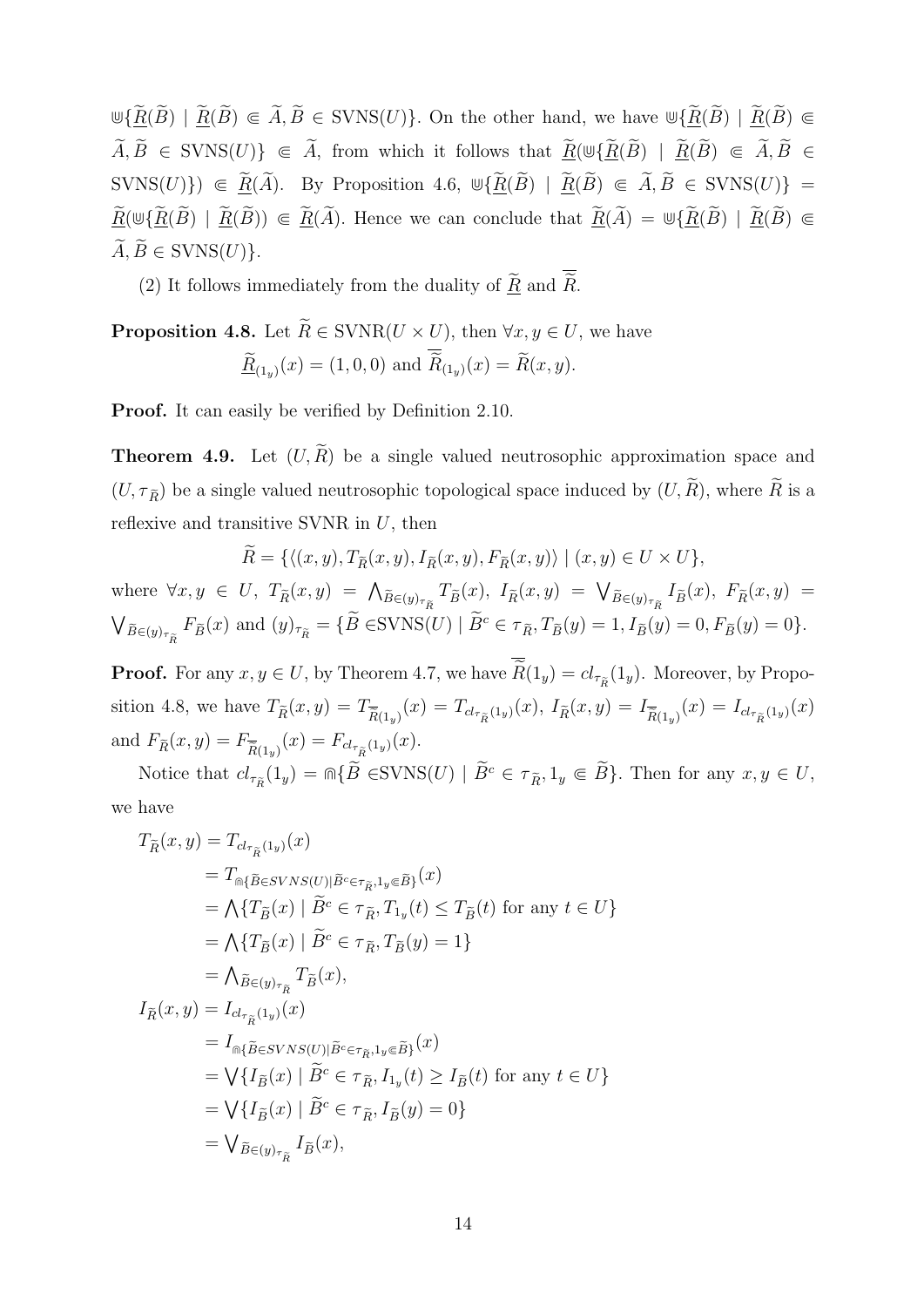$$
F_{\tilde{R}}(x,y) = F_{cl_{\tau_{\tilde{R}}}(1_y)}(x)
$$
  
\n
$$
= F_{\tilde{\mathbb{M}}\{\tilde{B}\in SVNS(U)|\tilde{B}^c \in \tau_{\tilde{R}}, 1_y \in \tilde{B}\}}(x)
$$
  
\n
$$
= \bigvee \{F_{\tilde{B}}(x) \mid \tilde{B}^c \in \tau_{\tilde{R}}, F_{1_y}(t) \ge F_{\tilde{B}}(t) \text{ for any } t \in U\}
$$
  
\n
$$
= \bigvee \{F_{\tilde{B}}(x) \mid \tilde{B}^c \in \tau_{\tilde{R}}, F_{\tilde{B}}(y) = 0\}
$$
  
\n
$$
= \bigvee_{\tilde{B}\in(y)_{\tau_{\tilde{R}}}} F_{\tilde{B}}(x).
$$

This completes the proof.

Theorem 4.9 above shows that a reflexive and transitive SVNR can be represented by its induced single valued neutrosophic topology.

#### 4*.*2*. F rom single valued neutrosophic topological spaces to single valued neutrosophic approximation spaces*

In subsection 4.1, we obtain a reflexive single valued neutrosophic relation derived from a single valued neutrosophic approximation space can generate a single valued neutrosophic topology. Furthermore, a reflexive and transitive single valued neutrosophic relation can induce a single valued neutrosophic topological space such that its single valued neutrosophic interior and closure operators are the lower and upper approximation operators induced by this single valued neutrosophic relation, respectively. In this subsection, we discuss the reverse problem—if a single valued neutrosophic topological space can induce a single valued neutrosophic approximation space under some specifical conditions?

**Theorem 4.10.** Let  $(U, \tau)$  be a single valued neutrosophic topological space and *int, cl*: SVNS(*U*) → SVNS(*U*) be its single valued neutrosophic interior and closure operators, respectively. Then there exists a reflexive and transitive SVNR  $\widetilde{R}_{\tau}$  in *U* such that  $\widetilde{\underline{R}_{\tau}}(\widetilde{A}) = int(\widetilde{A})$  and  $\overline{\widetilde{R}_{\tau}}(\widetilde{A}) = cl(\widetilde{A})$  for all  $\widetilde{A} \in \text{SVNS}(U)$  iff *int* satisfies the axioms (I1) and (I2), or equivalently, *cl* satisfies the axioms (C1) and (C2):  $\forall \widetilde{A}, \widetilde{B} \in$  $\text{SVNS}(U)$ ,  $\forall \alpha_1, \alpha_2, \alpha_3 \in [0, 1]$ ,

- $(11)$   $int(\widetilde{A} \cup \widetilde{\alpha_1,\alpha_2,\alpha_3}) = int(\widetilde{A}) \cup \widetilde{\alpha_1,\alpha_2,\alpha_3},$
- $(I2) int( $\widetilde{A} \mod \widetilde{B}$ ) = int( $\widetilde{A}$ )  $\Cap int(\widetilde{B})$ ,$
- $(C1)$   $cl(\widetilde{A} \oplus \widetilde{a_1, a_2, a_3}) = cl(\widetilde{A}) \oplus \widetilde{a_1, a_2, a_3},$
- $(C2)$   $cl(\widetilde{A} \cup \widetilde{B}) = cl(\widetilde{A}) \cup cl(\widetilde{B}).$

**Proof.** " $\implies$ " Suppose that there exists a reflexive and transitive SVNR  $\widetilde{R}_{\tau}$  in *U* such that  $\widetilde{\underline{R}_{\tau}}(\widetilde{A}) = int(\widetilde{A})$  and  $\overline{\widetilde{R}_{\tau}}(\widetilde{A}) = cl(\widetilde{A})$  for all  $\widetilde{A} \in \text{SVNS}(U)$ , then it can be easily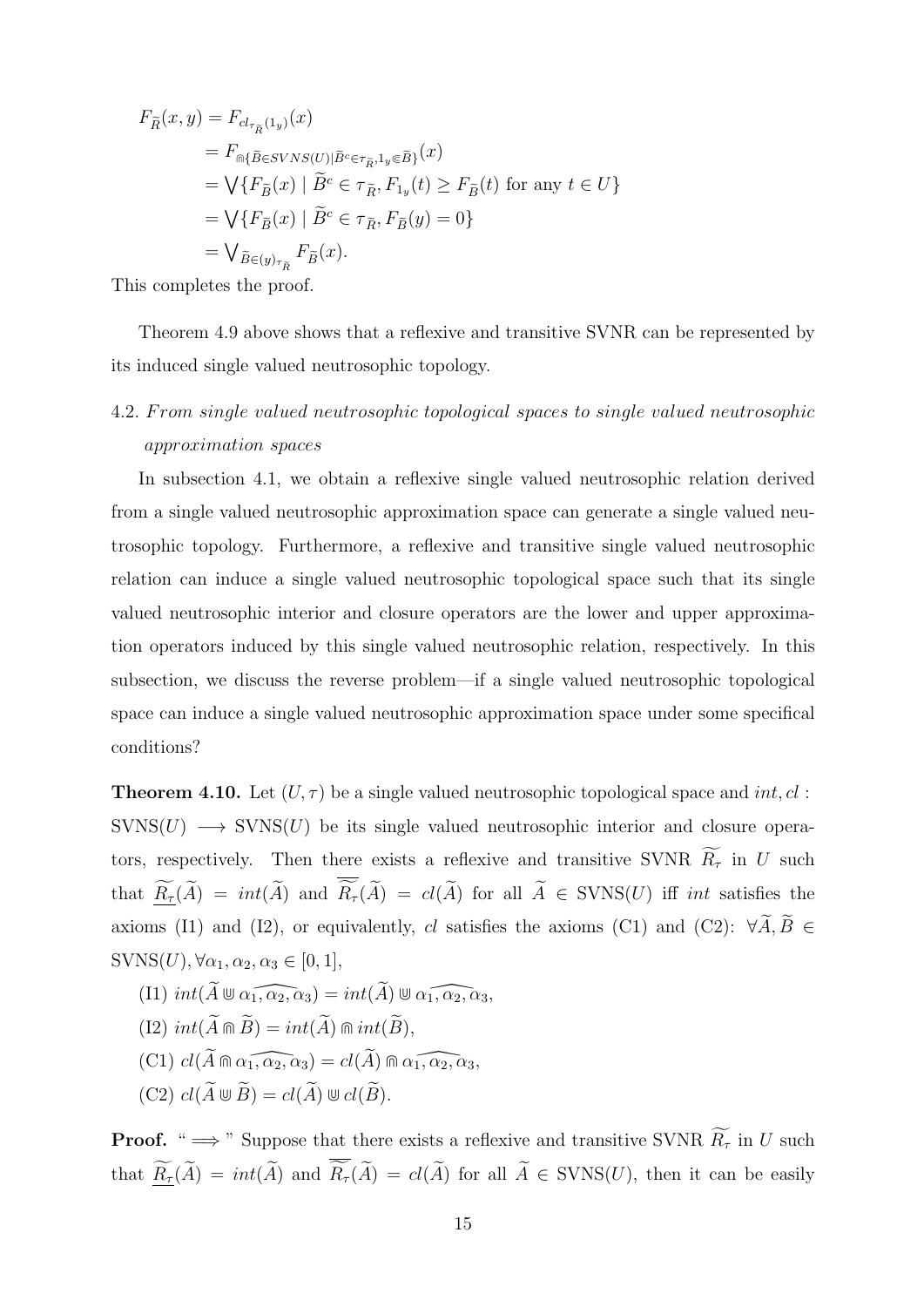observed that the axioms  $(I1)$ ,  $(I2)$ ,  $(C1)$  and  $(C2)$  hold.

"  $\Leftarrow$  " Assume that the operator *cl* satisfies the axioms (C1) and (C2). By *cl*, we define a single valued neutrosophic relation  $R_{\tau} = \{ \langle (x, y), T_{\widetilde{R}_{\tau}}(x, y), I_{\widetilde{R}_{\tau}}(x, y), F_{\widetilde{R}_{\tau}}(x, y) \rangle \mid$  $(x,y) \in U \times U$ } in  $U \times U$  as follows:

$$
T_{\widetilde{R_{\tau}}}(x,y) = T_{cl(1_y)}(x), \ I_{\widetilde{R_{\tau}}}(x,y) = I_{cl(1_y)}(x), \ F_{\widetilde{R_{\tau}}}(x,y) = F_{cl(1_y)}(x) \tag{2}
$$

Moreover, we can prove that for any  $A \in \text{SVNS}(U)$ ,

$$
\widetilde{A} = \bigcirc_{y \in U} (1_y \cap T_{\widetilde{A}}(y), \widetilde{I}_{\widetilde{A}}(y), F_{\widetilde{A}}(y)).
$$

In fact, for any  $x \in U$ , by Definition 2.6, we have

$$
T_{\mathbb{U}_{y\in U}(1_y \cap T_{\widetilde{A}}(y), \widehat{I_{\widetilde{A}}(y)}, F_{\widetilde{A}}(y)})}(x) = \bigvee_{y\in U} T_{1_y \cap T_{\widetilde{A}}(y), \widehat{I_{\widetilde{A}}(y)}, F_{\widetilde{A}}(y)})}(x)
$$
  

$$
= \bigvee_{y\in U} (T_{1_y}(x) \wedge T_{T_{\widetilde{A}}(y), \widehat{I_{\widetilde{A}}(y)}, F_{\widetilde{A}}(y)})
$$
  

$$
= (1 \wedge T_{\widetilde{A}}(x)) \bigvee_{y\in U, y\neq x} (0 \wedge T_{\widetilde{A}}(y))
$$
  

$$
= T_{\widetilde{A}}(x).
$$

$$
I_{\psi_{y \in U}(1_y \cap T_{\widetilde{A}}(y), \widehat{I_{\widetilde{A}}(y)}, F_{\widetilde{A}}(y))}(x) = \bigwedge_{y \in U} I_{1_y \cap T_{\widetilde{A}}(y), \widehat{I_{\widetilde{A}}(y)}, F_{\widetilde{A}}(y))}(x)
$$
  
\n
$$
= \bigwedge_{y \in U} (I_{1_y}(x) \vee I_{T_{\widetilde{A}}(y), \widehat{I_{\widetilde{A}}(y)}, F_{\widetilde{A}}(y)}(x))
$$
  
\n
$$
= (0 \vee I_{\widetilde{A}}(x)) \bigwedge_{y \in U, y \neq x} (1 \vee I_{\widetilde{A}}(y))
$$
  
\n
$$
= I_{\widetilde{A}}(x).
$$

$$
F_{\mathbb{U}_{y\in U}(1_{y}\cap T_{\widetilde{A}}(y),\widetilde{I_{\widetilde{A}}(y)},F_{\widetilde{A}}(y))}(x) = \Lambda_{y\in U} F_{1_{y}\cap T_{\widetilde{A}}(y),\widetilde{I_{\widetilde{A}}(y)},F_{\widetilde{A}}(y))}(x)
$$
  
\n
$$
= \Lambda_{y\in U}(F_{1_{y}}(x) \vee F_{T_{\widetilde{A}}(y),\widetilde{I_{\widetilde{A}}(y)},F_{\widetilde{A}}(y)}(x))
$$
  
\n
$$
= (0 \vee F_{\widetilde{A}}(x)) \Lambda_{y\in U, y\neq x}(1 \vee F_{\widetilde{A}}(y))
$$
  
\n
$$
= F_{\widetilde{A}}(x).
$$

 $\widetilde{A} = \bigcup_{y \in U} (1_y \cap T_{\widetilde{A}}(y), \widetilde{I}_{\widetilde{A}}(y), F_{\widetilde{A}}(y))$  for any  $\widetilde{A} \in \text{SVNS}(U)$ . Next, we prove  $cl(\widetilde{A}) = \overline{\widetilde{R}_{\tau}}(\widetilde{A})$  and  $int(\widetilde{A}) = \underline{\widetilde{R}_{\tau}}(\widetilde{A})$ .

For any  $x \in U$ , by definition 2.10 and the axioms (I1), (I2), (C1) and (C2), we have

$$
T_{\widetilde{R_{\tau}}(\widetilde{A})}(x) = \bigvee_{y \in U} (T_{\widetilde{R_{\tau}}}(x, y) \wedge T_{\widetilde{A}}(y))
$$
  
\n
$$
= \bigvee_{y \in U} (T_{cl(1_y)}(x) \wedge T_{T_{\widetilde{A}}(y), \widetilde{I_{\widetilde{A}}(y)}, F_{\widetilde{A}}(y)}(x))
$$
  
\n
$$
= \bigvee_{y \in U} (T_{cl(1_y) \cap T_{\widetilde{A}}(y), \widetilde{I_{\widetilde{A}}(y)}, F_{\widetilde{A}}(y)}(x))
$$
  
\n
$$
= \bigvee_{y \in U} (T_{cl(1_y \cap T_{\widetilde{A}}(y), \widetilde{I_{\widetilde{A}}(y)}, F_{\widetilde{A}}(y)})}(x))
$$
  
\n
$$
= T_{\bigcup_{y \in U} cl(1_y \cap T_{\widetilde{A}}(y), \widetilde{I_{\widetilde{A}}(y)}, F_{\widetilde{A}}(y))}(x)
$$
  
\n
$$
= T_{cl(\bigcup_{y \in U} (1_y \cap T_{\widetilde{A}}(y), \widetilde{I_{\widetilde{A}}(y)}, F_{\widetilde{A}}(y)))}(x)
$$
  
\n
$$
= T_{cl(\widetilde{A})}(x).
$$
  
\n
$$
I_{\widetilde{R_{\tau}}(\widetilde{A})}(x) = \bigwedge_{y \in U} (I_{\widetilde{R_{\tau}}}(x, y) \vee I_{\widetilde{A}}(y))
$$
  
\n
$$
= \bigwedge_{y \in U} (I_{cl(1_y)}(x) \vee I_{T_{\widetilde{A}}(y), \widetilde{I_{\widetilde{A}}(y)}, F_{\widetilde{A}}(y)}(x))
$$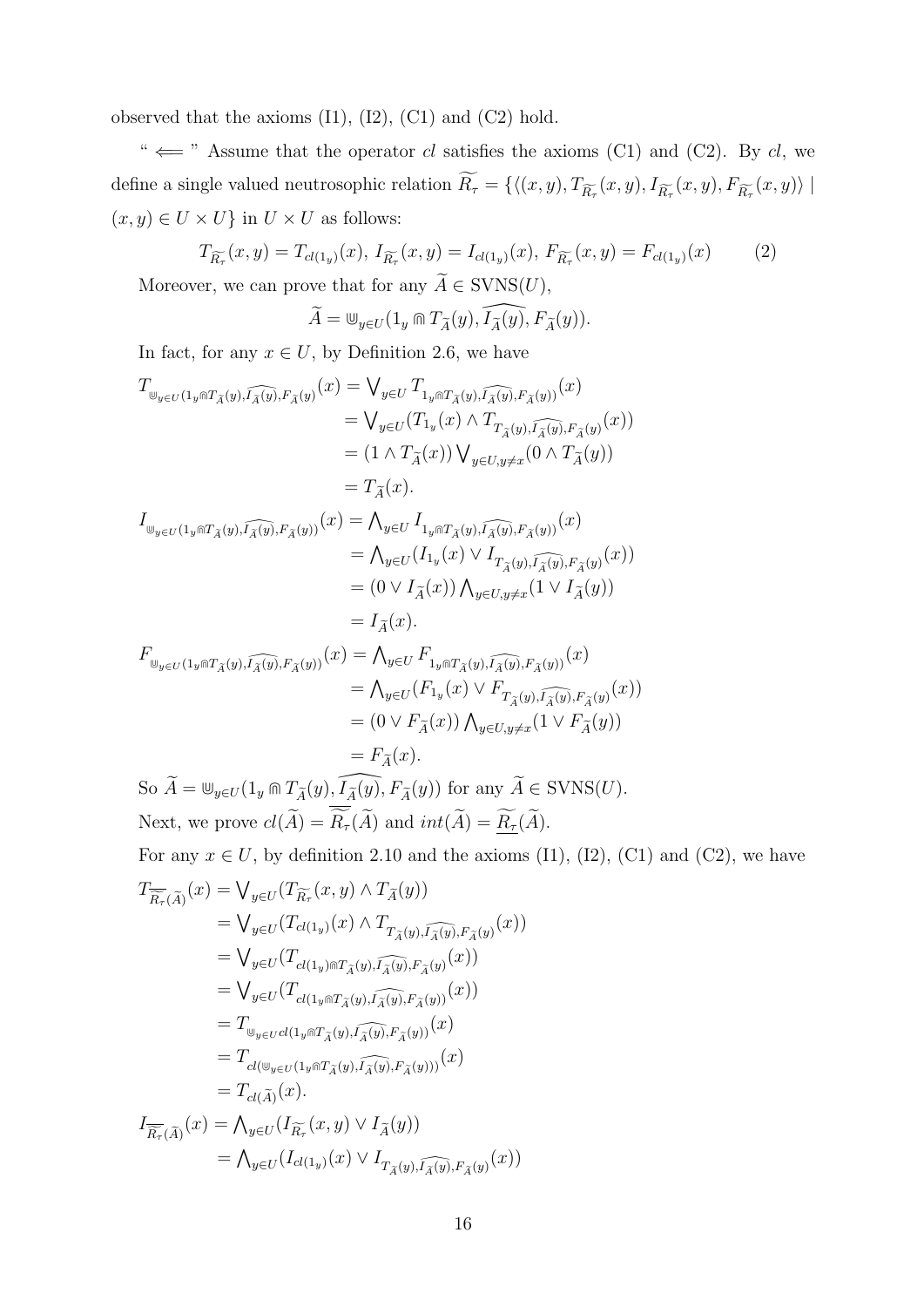$$
= \bigwedge_{y \in U} (I_{cl(\mathbf{1}_y) \cap T_{\widetilde{A}}(y), \widehat{I_{\widetilde{A}}(y)}, F_{\widetilde{A}}(y)}(x))
$$
  
\n
$$
= \bigwedge_{y \in U} (I_{cl(\mathbf{1}_y \cap T_{\widetilde{A}}(y), \widehat{I_{\widetilde{A}}(y)}, F_{\widetilde{A}}(y))}(x))
$$
  
\n
$$
= I_{\mathbf{U}_{\mathbf{y} \in U} cl(\mathbf{1}_y \cap T_{\widetilde{A}}(y), \widehat{I_{\widetilde{A}}(y)}, F_{\widetilde{A}}(y))}(x)
$$
  
\n
$$
= I_{cl(\mathbf{U}_{\mathbf{y} \in U} (1_{\mathbf{y} \cap T_{\widetilde{A}}(y), \widehat{I_{\widetilde{A}}(y)}, F_{\widetilde{A}}(y))})}(x)
$$
  
\n
$$
= I_{cl(\widetilde{A})}(x).
$$
  
\n
$$
F_{\widetilde{R_{\tau}}(\widetilde{A})}(x) = \bigwedge_{y \in U} (F_{\widetilde{R_{\tau}}}(x, y) \vee F_{\widetilde{A}}(y))
$$
  
\n
$$
= \bigwedge_{y \in U} (F_{cl(\mathbf{1}_y)}(x) \vee F_{T_{\widetilde{A}}(y), \widehat{I_{\widetilde{A}}(y)}, F_{\widetilde{A}}(y)}(x))
$$
  
\n
$$
= \bigwedge_{y \in U} (F_{cl(\mathbf{1}_y) \cap T_{\widetilde{A}}(y), \widehat{I_{\widetilde{A}}(y)}, F_{\widetilde{A}}(y)}(x))
$$
  
\n
$$
= \bigwedge_{y \in U} (F_{cl(\mathbf{1}_y \cap T_{\widetilde{A}}(y), \widehat{I_{\widetilde{A}}(y)}, F_{\widetilde{A}}(y))}(x))
$$
  
\n
$$
= F_{\mathbf{U}_{\mathbf{y} \in U} (1_{\mathbf{y} \cap T_{\widetilde{A}}(y), \widehat{I_{\widetilde{A}}(y)}, F_{\widetilde{A}}(y))})}(x)
$$
  
\n<math display="</math>

Thus  $cl(A) = R_{\tau}(A)$ . Note that *cl* and *int* are dual to each other, we have  $int(A) =$  $\widetilde{R}_{\tau}(\widetilde{A})$ *.* By Theorem 3.5, we have  $\widetilde{R}_{\tau}(\widetilde{A}) \subseteq \widetilde{A}$ *.* Then, by Proposition 2.12,  $\widetilde{R}_{\tau}$  is reflexive. Moreover, by Theorem 3.5 again, we have  $\widetilde{\underline{R}_{\tau}}(\widetilde{\underline{R}_{\tau}}(\widetilde{A})) = \widetilde{\underline{R}_{\tau}}(\widetilde{A})$ , which means that  $\underline{\widetilde{R}_{\tau}}(\widetilde{A}) \in \underline{\widetilde{R}_{\tau}}(\underline{\widetilde{R}_{\tau}}(\widetilde{A}))$ . By Proposition 2.12,  $\widetilde{R_{\tau}}$  is transitive. Hence  $\widetilde{R_{\tau}}$  is a reflexive and transitive SVNR.

The above Theorem 4.10 gives the sufficient and necessary conditions that a single valued neutrosophic interior (closure, respectively) operator derived from a single valued neutrosophic topological space is just the single valued neutrosophic lower (upper, respectively) approximation operator induced by a reflexive and transitive single valued neutrosophic relation. Based on Theorem 4.10, we give the following definition.

**Definition 4.11.** Let  $(U, \tau)$  be a single valued neutrosophic topological space and *int*, *cl*:  $SVNS(U) \longrightarrow SVNS(U)$  be the single valued neutrosophic interior and closure operators of *τ* , respectively. If *int* satisfies the axioms (I1) and (I2) (or equivalently, *cl* satisfies the axioms (C1) and (C2)), then we call  $(U, \tau)$  a single valued neutrosophic rough topological space and  $\tau$  a single valued neutrosophic rough topology.

Let  $\widetilde{\mathcal{R}}$  be the set of all reflexive and transitive SVNRs in *U* and  $\mathcal{T}$  be the set of all single valued neutrosophic rough topologies. We can obtain the following results.

**Theorem 4.12.** (1) If  $R \in \mathcal{R}$ ,  $\tau_{\tilde{R}}$  is defined by Equation (1) and  $R_{\tau_{\tilde{R}}}$  is defined by Equation (2), then  $\widetilde{R}_{\tau_{\widetilde{R}}} = \widetilde{R}$ .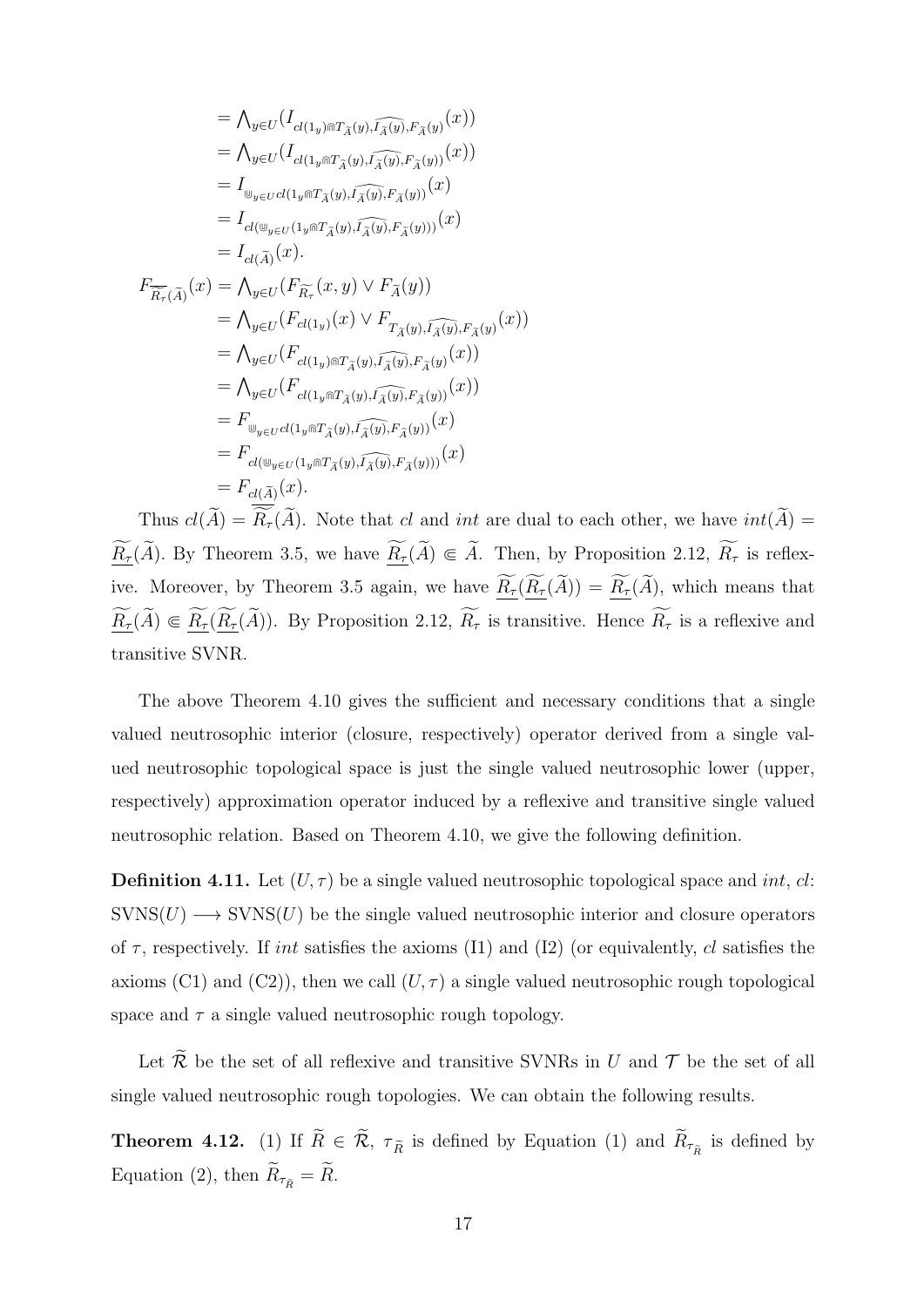(2) If  $\tau \in \mathcal{T}$ ,  $R_{\tau}$  is defined by Equation (2) and  $\tau_{\tilde{R}_{\tau}}$  is defined by Equation (1), then  $\tau_{\widetilde{R}_{\tau}} = \tau.$ 

**Proof.** (1) By Theorem 4.7, and the reflexivity and transitivity of  $\widetilde{R}$ , we have  $\underline{\widetilde{R}} = int_{\tau_{\widetilde{R}}}$ and  $R = cl_{\tau_{\tilde{R}}}$ . According to Proposition 4.8, for any  $x, y \in U$ , we have

$$
T_{\tilde{R}_{\tau_{\tilde{R}}}}(x,y) = T_{cl_{\tau_{\tilde{R}}}(1_y)}(x) = T_{\tilde{R}(1_y)}(x) = T_{\tilde{R}}(x,y),
$$
  
\n
$$
I_{\tilde{R}_{\tau_{\tilde{R}}}}(x,y) = I_{cl_{\tau_{\tilde{R}}}(1_y)}(x) = I_{\tilde{R}(1_y)}(x) = I_{\tilde{R}}(x,y),
$$
  
\n
$$
F_{\tilde{R}_{\tau_{\tilde{R}}}}(x,y) = F_{cl_{\tau_{\tilde{R}}}(1_y)}(x) = F_{\tilde{R}(1_y)}(x) = F_{\tilde{R}}(x,y).
$$
  
\nThus  $\tilde{R}_{\tau_{\tilde{R}}} = \tilde{R}$ .  
\n(2) By Equation (1) and Theorem 4.10, we have  
\n
$$
\tau_{\tilde{R}_{\tau}} = {\tilde{A} \in \text{SVNS}(U) | \underline{\widetilde{R}_{\tau}}(\tilde{A}) = \tilde{A}} = {\tilde{A} \in \text{SVNS}(U) | int(\tilde{A}) = \tilde{A}} = \tau.
$$

**Theorem 4.13.** There exists a one-to-one correspondence between  $\widetilde{\mathcal{R}}$  and  $\mathcal{T}$ .

**Proof.** Define a mapping  $f : \widetilde{\mathcal{R}} \longrightarrow \mathcal{T}$  as  $\forall \widetilde{R} \in \mathcal{R}, f(\widetilde{R}) = \tau_{\widetilde{R}}$ .

On the other hand, define a mapping  $g : \mathcal{T} \longrightarrow \tilde{\mathcal{R}}$  as  $\forall \tau \in \mathcal{T}$ ,  $g(\tau) = \widetilde{R}_{\tau}$ . Then, by Theorem 4.12, it is easy to verify that both *f* and *g* are one-to-one correspondences between  $R$  and  $T$ .

Theorem 4.13 shows that there exists a one-to-one correspondence between the set of all reflexive and transitive single valued neutrosophic relations and the set of all single valued neutrosophic rough topologies such that the single valued neutrosophic lower and upper approximation operators induced by the reflexive and transitive single valued neutrosophic relations are the single valued neutrosophic interior and closure operators of single valued neutrosophic rough topologies, respectively.

#### **5 Conclusion**

In this paper, we study the topological structures of single valued neutrosophic rough sets. Firstly, we prove that a reflexive and transition single valued neutrosophic relation can induce a single valued neutrosophic topological space such that its single valued neutrosophic interior and closure operators are the lower and upper approximation operators induced by this single valued neutrosophic relation, respectively. Then, we investigate the sufficient and necessary conditions that a single valued neutrosophic interior (closure, respectively) operator derived from a single valued neutrosophic topological space is just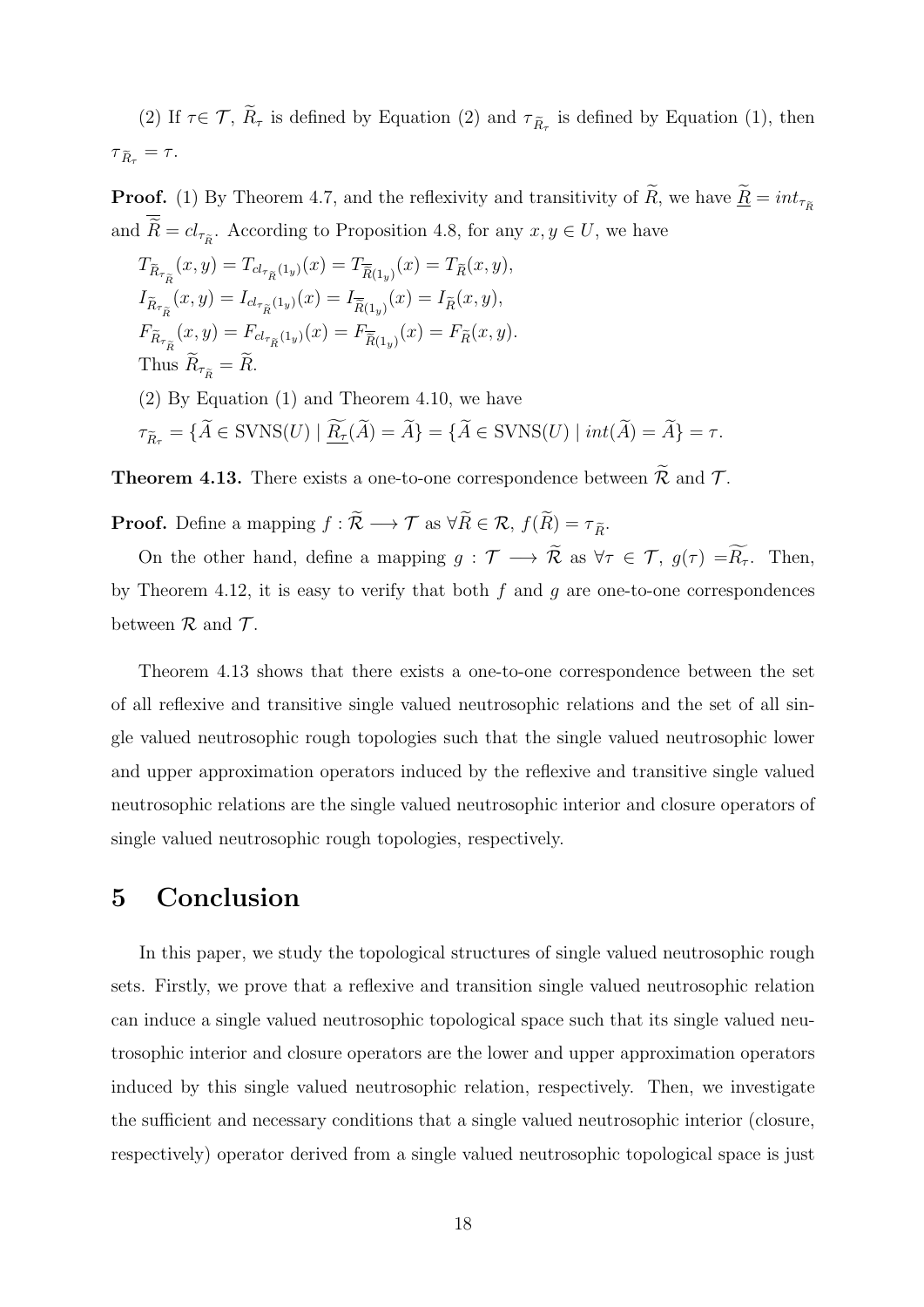the single valued neutrosophic lower (upper, respectively) approximation operator derived from a single valued neutrosophic approximation space. Finally, we show there exists a one-to-one correspondence between the set of all reflexive and transitive single valued neutrosophic relations and the set of all single valued neutrosophic rough topologies.

#### **Acknowledgements**

This work is partially supported by the National Natural Science Foundation of China (No. 61473181) and the Fundamental Research Funds For the Central Universities (GK201702008).

#### **Compliance with ethical standards**

**Conflict of interest** Authors declares that they have no conflict of interest.

**Ethical approval** This article does not contain any studies with human participants or animals performed by any of the authors.

### **References**

- [1] K. Atanassov, Intuitionistic fuzzy sets, Fuzzy Sets and Systems 20(1) (1986) 87–96.
- [2] K. Atanassov, G. Gargov, Interval valued intuitionistic fuzzy sets, Fuzzy Sets and Systems 31 (1989) 343–349.
- [3] Z. Bonikowski, E. Bryniarski, U.W. Skardowska, Extensions and intentions in the rough set theory, Information Sciences 107 (1998) 149–167.
- [4] D. Boixader, J. Jacas, J. Recasens, Upper and lower approximation of fuzzy sets, International Journal of General Systems 29 (2000) 555–568.
- [5] E. Bryniaski, A calculus of rough sets of the first order, Bulletin of the Polish Academy of Sciences Mathematics 36(16) (1989) 71–77.
- [6] S. Broumi, F. Smarandace, Single valued neutrosophic information systems based on rough set theory, http://www.researchgate.net/publication/280742564.
- [7] M. Chuchro, A certain conception of rough sets in topological Boolean algebras, Bulletin of the Section of Logic 22 (1993) 9–12.
- [8] M. Chuchro, On rough sets in topological Boolean algebras, In: W.Ziarko(ed), Rough sets, fuzzy sets and knowledge discovery. Spring, Berlin, 1994, pp. 157–160.
- [9] D. Dubois, H. Prade, Rough fuzzy sets and fuzzy rough sets, International Journal of General Systems 17 (1990) 191–209.
- [10] J. Kelley, General Topology, Van Nostrand Company, 1955.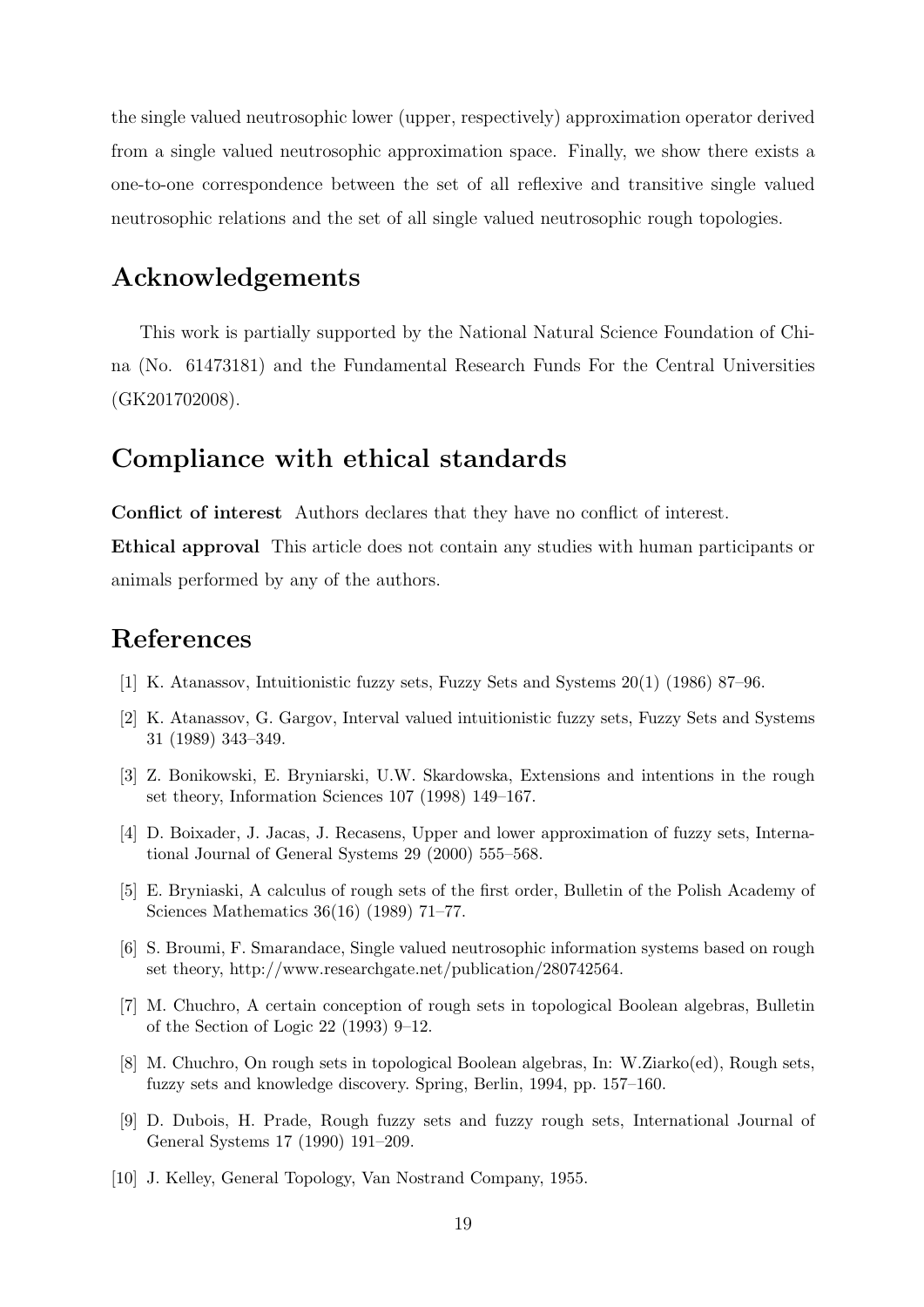- [11] T.J. Li, W.X. Zhang, Rough fuzzy approximation on two universes of discourse, Information Sciences 178 (2008) 892–906.
- [12] Z. Li, R. Cui, Similarity of fuzzy relations based on fuzzy topologies induced by fuzzy rough approximation operators, Information Sciences 305 (2015) 219–233.
- [13] P. Majudar, S.K. Samant, On similarity and entropy of neutrosophic sets, Journal of Intelligent and Fuzzy Systems 26 (2014) 1245–1252.
- [14] Z.M. Ma, B.Q. Hu, Topological and lattice structures of *L*-fuzzy rough sets determined by lower and upper sets, Information Sciences 218 (2013) 194–204.
- [15] Z. Pawlak, Rough sets, International Journal of Computer and Information Sciences 11 (1982) 341–356.
- [16] Z. Pawlak, Rough Sets: Theoretical Aspects of Reasoning about Data, Kluwer Academic Publishers, Dordrecht, Boston, 1991.
- [17] K.Y. Qin, Z. Pei, On the topological properties of fuzzy rough sets, Fuzzy Sets and Systems 151 (2005) 601–613.
- [18] K.Y. Qin, J.L. Yang, Z. Pei, Generalized rough sets based on reflexive and transitive relation, Information Sciences 178 (2008) 4138–4141.
- [19] A.M. Radzikowska, E.E. Kerre, A comparative study of fuzzy rough sets, Fuzzy Sets and Systems 126 (2001) 137–155.
- [20] R. Slowinski, D. Vanderpooten, A generalized definition of rough approximations based on similarity, IEEE Transaction on Knowledge and Data Engineering 12 (2000) 331–336.
- [21] F. Smarandache, Neutrosophy. Neutrosophic Probability, Set, and Logic, American Research Press, Rehoboth, USA, 1998.
- [22] F. Smarandache, A unifying field in logics. Neutrosophy: neutrosophic probability, set and logic, American Research Press, Rehoboth, USA, 1999.
- [23] H. Thiele, On aximatic characterisation of fuzzy approximation operators: The rough fuzzy sets case, in: Proceeding of the 31st IEEE Internation Symposium on Multiple-Valued Logic, 2001, pp. 330–335.
- [24] I. Turksen, Interval valued fuzzy sets based on normal forms, Fuzzy Sets and Systems 20 (1986) 191–210.
- [25] H. Wang, F. Smarandache, Y.Q. Zhang, R. Sunderraman, Single valued neutrosophic sets, Multispace and Multistruct 4 (2010) 410–413.
- [26] R. Wiweger, On topological rough sets, Bulletin of Polish Academy of Science: Mathematic 37 (1989) 89–93.
- [27] W.Z. Wu, L. Zhou, On intuitionistic fuzzy topologies based on intuitionistic fuzzy reflexive and transitive relation, Soft Computing 15 (2011) 1183–1194.
- [28] H.L. Yang, C.L. Zhang, Z.L. Guo, Y.L. Yiu, X.W. Liao, A hybrid model of single valued neutrosophic sets and rough sets: single valued neutrosophic rough set model, Soft Computing, 2016, DOI:10.1007/s00500-016-2356-y.